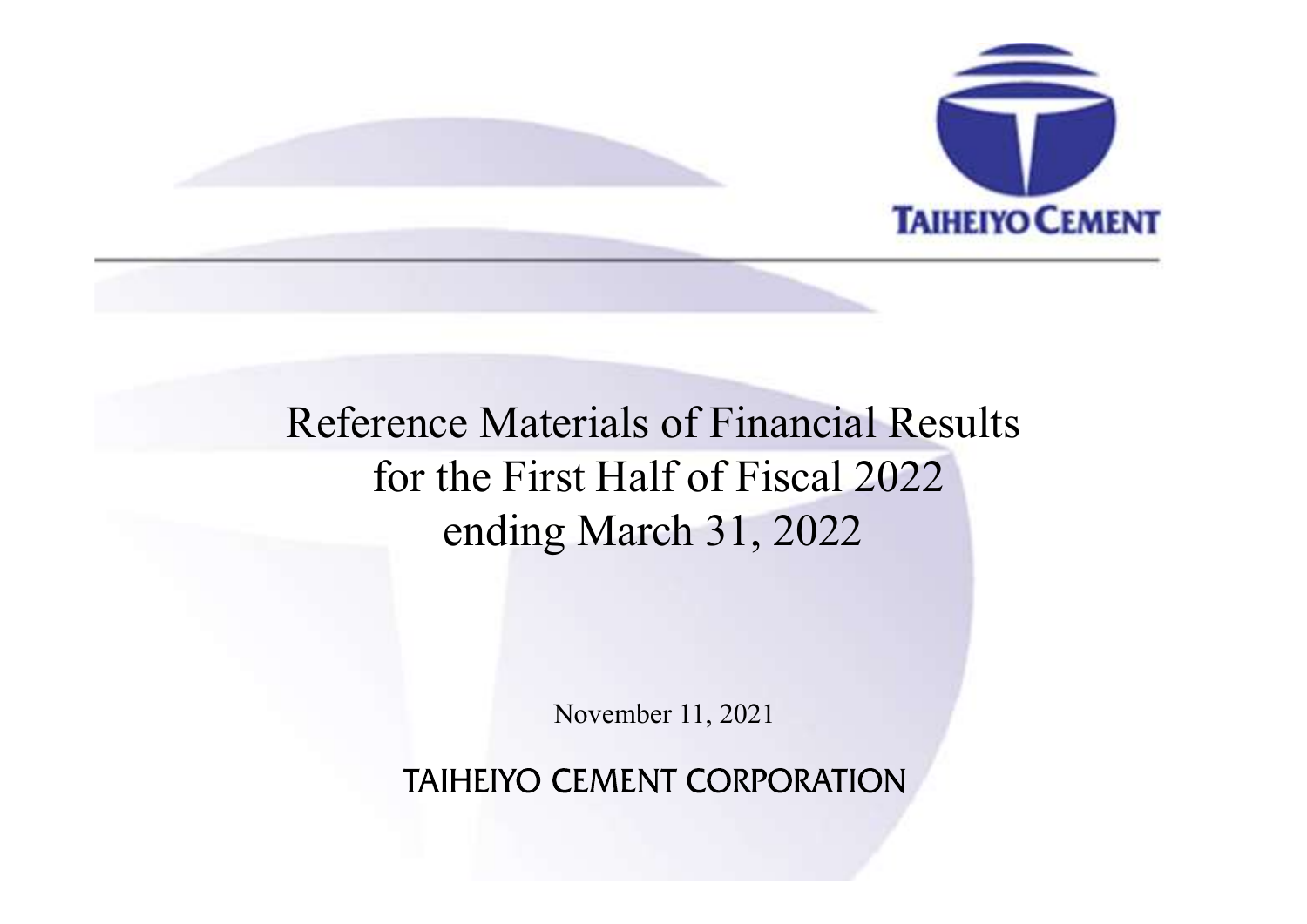### Contents

|                                                                        |        | <b>TAIHEIYO CEMENT</b>                                                   |         |
|------------------------------------------------------------------------|--------|--------------------------------------------------------------------------|---------|
|                                                                        |        | Contents                                                                 |         |
| 1. Highlights of Consolidated Financial Results                        | Page 2 | 5. Forecast for the Fiscal 2022<br>(1) Consolidated Statements of Income | Page 12 |
| 2. Trend in Construction Investments and<br>Domestic Demand for Cement | Page 3 | (2) Consolidated Segment Information                                     |         |
| 3. Volume of Sales and Shipment Results by<br>Region                   | Page 4 | 6. Reference Information                                                 | Page 15 |
| (1) Volume of Sales of Cement by Region<br>(Excluding Imports)         |        | (1) Change in Interest-bearing Debt<br>(2) Change in Capital Investment  |         |
| (2) Volume of Shipment of Ready-mixed<br>Concrete by Region            |        | (3) Change in Depreciation Expenses                                      |         |
|                                                                        |        | (4) Change in Experiment and Research Expenses                           |         |
| 4. Financial Results for the First Half of Fiscal<br>2022              | Page 6 | (5) Sales Volume of Cement in Overseas Subsidiaries                      |         |
| (1) Consolidated Statements of Income                                  |        | (6) Overview of Businesses in the U.S.A.                                 |         |
| (2) Consolidated Segment Information                                   |        |                                                                          |         |
| (3) Consolidated Balance Sheets                                        |        |                                                                          |         |
| (4) Consolidated Statements of Cash Flows                              |        |                                                                          |         |
| 2021 © TAIHEIYO CEMENT                                                 |        |                                                                          | Page 1  |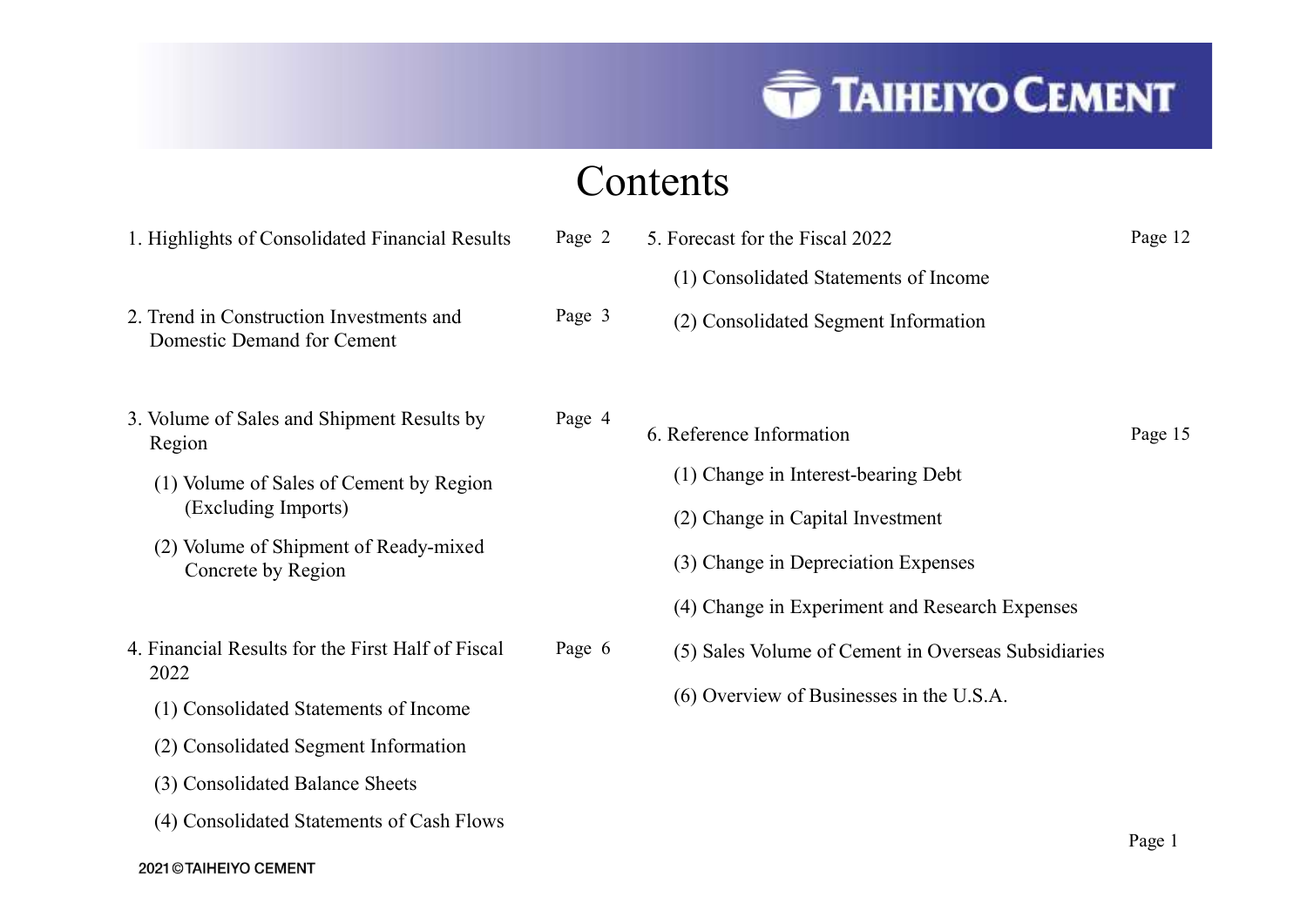# 1. Highlights of Consolidated Financial Results<br>
Million



| 1. Highlights of Consolidated Financial Results |                                                          |                                       | <b>TAIHEIYO CEMENT</b> |                               |                      |
|-------------------------------------------------|----------------------------------------------------------|---------------------------------------|------------------------|-------------------------------|----------------------|
|                                                 |                                                          |                                       | (Millions of yen)      |                               | Components of change |
|                                                 | <b>First Half of</b><br><b>FY2021</b>                    | <b>First Half of</b><br><b>FY2022</b> | <b>Change</b>          | Revenue<br>standard<br>impact | Net change           |
| Net sales                                       | 420,627                                                  | 339,798                               | (80, 828)              | (95,219)                      | 14,391               |
| Operating income                                | 26,126                                                   | 25,812                                | (314)                  |                               |                      |
| Ordinary income                                 | 26,640                                                   | 26,578                                | (61)                   |                               |                      |
| Profit attributable to owners of parent         | 18,461                                                   | 19,485                                | 1,023                  |                               |                      |
| $\langle$ Indexes $>$                           | As of Mar $31,$<br>2021                                  | As of Sep 30,<br>2021                 | <b>Change</b>          |                               |                      |
| Equity ratio $(\%)$                             | 45.1                                                     | 45.5                                  | 0.4                    |                               |                      |
| Equity ratio based on market value $(\%)$       | 33.1                                                     | 25.0                                  | (8.1)                  |                               |                      |
| Equity per share (yen)                          | 3,971.3                                                  | 4,235.0                               | 263.7                  |                               |                      |
|                                                 | <b>First Half of</b><br>$\Gamma$ V $\gamma$ 0 $\gamma$ 1 | <b>First Half of</b><br><b>EVONOO</b> | <b>Change</b>          |                               |                      |

|                                           |                                       |                                       |               | $5 \mu$ -<br>impact | $1$ vet enange |
|-------------------------------------------|---------------------------------------|---------------------------------------|---------------|---------------------|----------------|
| Net sales                                 | 420,627                               | 339,798                               | (80, 828)     | (95,219)            | 14,391         |
| Operating income                          | 26,126                                | 25,812                                | (314)         |                     |                |
| Ordinary income                           | 26,640                                | 26,578                                | (61)          |                     |                |
| Profit attributable to owners of parent   | 18,461                                | 19,485                                | 1,023         |                     |                |
|                                           |                                       |                                       |               |                     |                |
| $<$ Indexes $>$                           | As of Mar $31,$<br>2021               | As of Sep 30,<br>2021                 | <b>Change</b> |                     |                |
| Equity ratio $(\%)$                       | 45.1                                  | 45.5                                  | 0.4           |                     |                |
| Equity ratio based on market value $(\%)$ | 33.1                                  | 25.0                                  | (8.1)         |                     |                |
| Equity per share (yen)                    | 3,971.3                               | 4,235.0                               | 263.7         |                     |                |
|                                           | <b>First Half of</b><br><b>FY2021</b> | <b>First Half of</b><br><b>FY2022</b> | <b>Change</b> |                     |                |
| Earnings per share (yen)                  | 152.2                                 | 163.9                                 | 11.7          |                     |                |
| 2021 © TAIHEIYO CEMENT                    |                                       |                                       |               |                     | Page 2         |
|                                           |                                       |                                       |               |                     |                |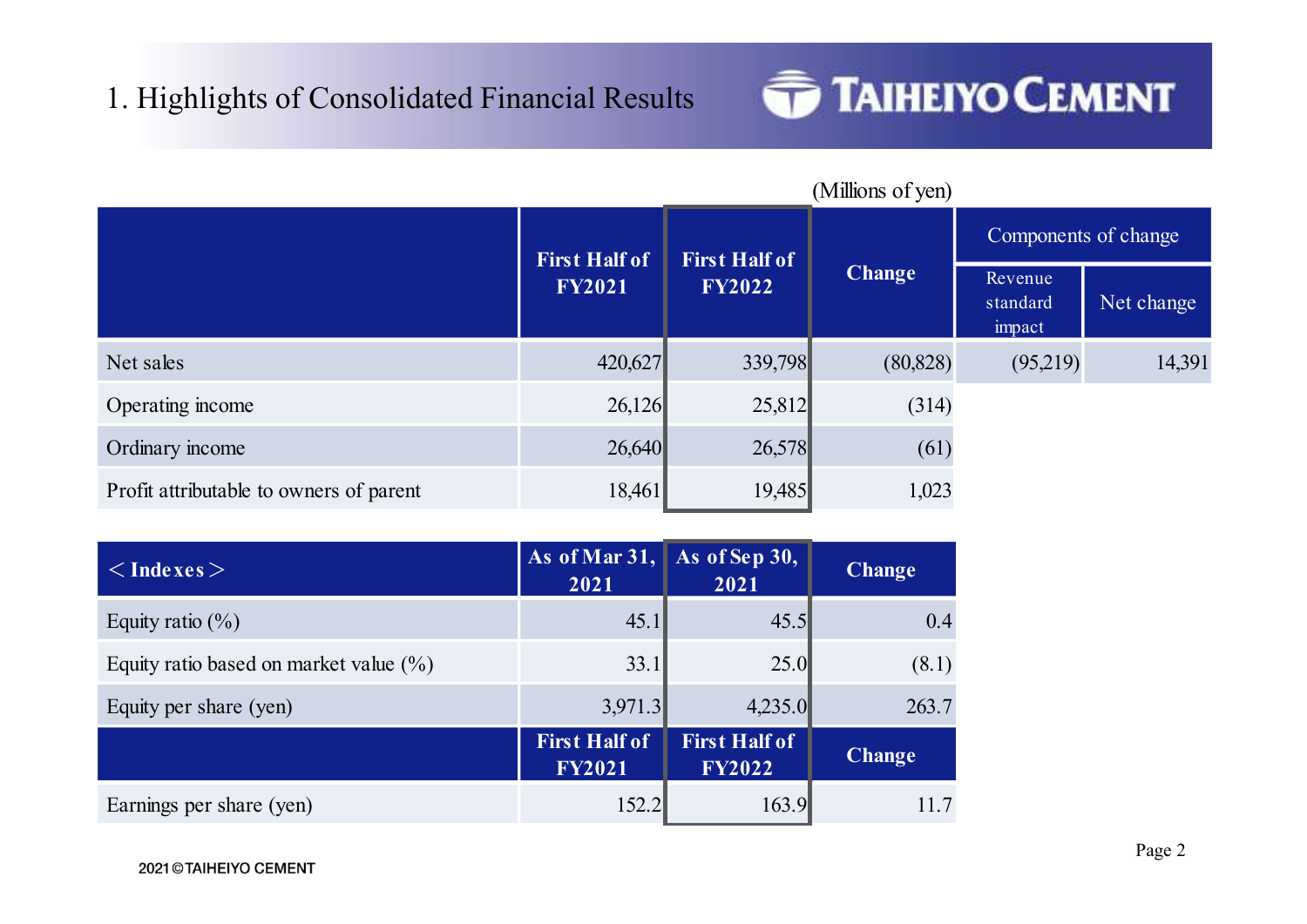# 2. Trend in Construction Investments and<br>Domestic Demand for Cement<br>Trillions of ven Domestic Demand for Cement



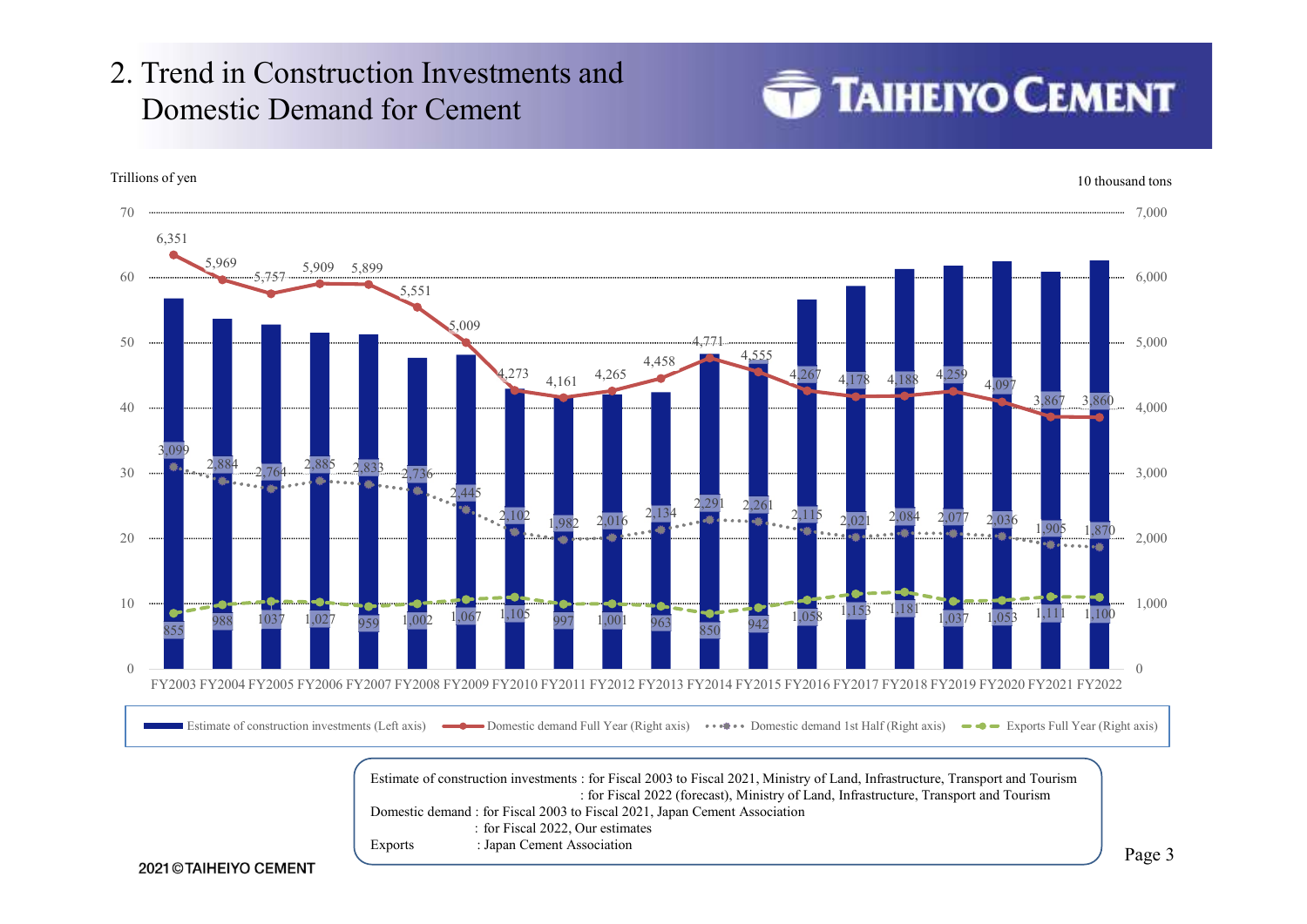### 3. Volume of Sales and Shipment Results by Region **TAIHEIYO CEMENT**

#### Volume of sales change (Thousand tons) Year-on-year change  $\left| \begin{array}{cc} \sqrt{2} & \sqrt{2} & \sqrt{2} \\ \sqrt{2} & \sqrt{2} & \sqrt{2} \end{array} \right|$  $(%)$ Volume of sales (Thousand tons)  $\begin{bmatrix} 1 & 0 \\ 0 & 1 \end{bmatrix}$ Year-on-year change  $\sqrt{m}$   $\sqrt{m}$  $(%)$ Volume of sales (Thousand tons)  $\begin{bmatrix} 1 & 0 \\ 0 & 1 \end{bmatrix}$ Year-on-year change  $(%)$ Hokkaido 1,048 (5.0 1,743 (1000) 1,68 2.0 1,68 2.1<br>
Excluding limports) First Half of FY2022<br>
Tist Half of FY2020 First Half of FY2021 First Half of FY2022<br>
Volume of sales Terror-preservative conventions of the states co For the sales of Cement by Region (Excluding Imports)<br>
(1) Volume of Sales of Cement by Region (Excluding Imports)<br>
First Half of FY2020<br>
Volume of sales (Thousand tons)<br>
(Thousand tons)<br>
(Thousand tons)<br>
(Thousand tons)<br> 1.35 (Sales and Shipment Results by Region **TAIHEIYO CEMENT**<br>
(1) Volume of Sales of Cement by Region (Excluding Imports)<br>
This Half of FV2022<br>
(Thousand Gales)<br>
(Thousand Gales)<br>
(Thousand Gales)<br>
(Sales (Sales (Sales (S First Half of Fy2022<br>
(1) Volume of Sales of Cement by Region (Excluding Imports)<br>
First Half of Fy2021<br>
First Half of Fy2021<br>
Tolume of sales<br>
(Thousand tom)<br>
(Thousand tom)<br>
(Thousand tom)<br>
(Thousand tom)<br>
(Thousand tom Hokaiab First Half of FY2021<br>
(1) Volume of Sales of Cement by Region (Excluding Imports)<br>
First Half of FY2021<br>
That Half of FY2021<br>
The Half of FY2021<br>
The Half of FY2021<br>
The Half of FY2021<br>
The Half of FY2021<br>
The Hal Tokai 2,270 (6.0) 2,105 (7.3) 2,168 3.0 (1) Volume of Sales of Cement by Region (Excluding Imports)<br>
First Half of FY2021<br>
First Half of FY2021<br>
First Half of FY2021<br>
Volume of sales<br>
(Thousand tons)<br>
(2,6)<br>
Tobicand tons)<br>
(2,6)<br>
Tobicand tons)<br>
(3,8)<br>
Tobican (**F)** Voltaine of Sates Tiest Half of FY2021<br>
Voltaine of Sates Terist Half of FY2021<br>
Voltaine of Sates Vear-on-year<br>
(Thousand tons)<br>
Technology ( $\frac{6}{5}$ )<br>
Technology (Thousand tons)<br>
Technology (Thousand tons)<br>
In th Chume of sales <sup>1</sup>Vertron-year<br>
Chume of sales <sup>1</sup>Vertron-year<br>
Chume of sales <sup>1</sup>Vertron-year<br>
Chume of sales <sup>1</sup>Vertron-year<br>
Chume of sales <sup>1</sup>Cen-o-year<br>
Chume of sales <sup>1</sup>Cen-o-year<br>
Chume of sales <sup>1</sup>Cen-o-year<br>
Chu Volume of sales<br>
(Thousand tors)<br>
(Albums and tors)<br>
(Albums and tors)<br>
(Albums and tors)<br>
(Albums and tors)<br>
(Albums and tors)<br>
(Albums and tors)<br>
(Albums and tors)<br>
(Albums and tors)<br>
(Albums and tors)<br>
(Albums and tor 11 (4.1)<br>
16 (6.6)<br>
16 (6.6)<br>
19 (6.6)<br>
19 (6.6)<br>
19 (6.6)<br>
19 (6.6)<br>
19 (6.6)<br>
19 (6.6)<br>
19 (6.6)<br>
19 (6.6)<br>
19 (6.6)<br>
19 (6.6)<br>
19 (6.6)<br>
19 (1.8)<br>
19 (5.5)<br>
19 (1.8)<br>
19 (5.5)<br>
19 (1.8)<br>
19 (3.4)<br>
19 (3.4)<br>
19 (3.4)<br>
19 11okaardo 1948 (1.08)<br>
11okaardo 1948 (1.8)<br>
11,028 (1.8)<br>
12,032 (1.8) 12,43<br>
12,000 1.705 (6.00) 1.84 (1.8)<br>
12,56 (2.1)<br>
12,166 (4.1)<br>
12,166 (2.1)<br>
12,168 (1.1.9)<br>
12,168 (3.3)<br>
12,168 3.0<br>
12,103 3.7 2,610 (3.4)<br>
12,1 Followki<br>
Kanto 2<br>
Kanto 2<br>
Kanto 2<br>
Exports<br>
Exports 5,017 (6.0)  $1.743$ <br>
(10.0)  $1.634$ <br>
Exports<br>
Exports<br>
Folkini 1.156 (6.0)  $1.705$ <br>
(6.0)  $1.705$ <br>
(6.0)  $1.705$ <br>
(6.0)  $1.89$ <br>
(8.1)  $1.806$ <br>
(8.1)  $1.806$ <br>
(8.1)  $1.8$ Kamlo 1 4,780 (3.5) 4,351 (8.0) 4,484 3.4<br>
Kamlo 2 1,707 (6.0) 1,705 (0.1) 1,636 (4.1)<br>
Hokarika 1,156 2.2 1,020 (11.8) 878 (13.9)<br>
Tokai 1,257 (6.0) 2,105 (7.3) 2,168 3.0<br>
Kinki 2,703 3.7 2,610 (3.4) 2,599 (0.4)<br>
Shikoku Shipment Results by Region  $\overbrace{\text{Fist Half of FY2020}}$ <br>
First Half of FY2020<br>
First Half of FY2020<br>
e of sales<br>  $\begin{array}{|l|l|}\n\hline\n\text{Year-on-year} & \text{Volume of sales} \\
\hline\n\end{array}$ <br>  $\begin{array}{|l|l|}\n\hline\n\text{Year-on-year} & \text{Vabume of sales} \\
\hline\n\end{array}$ <br>  $\begin{array}{|l|l|}\n\hline\n\text{Year-on-year$

#### (1) Volume of Sales of Cement by Region (Excluding Imports)

Source : Japan Cement Association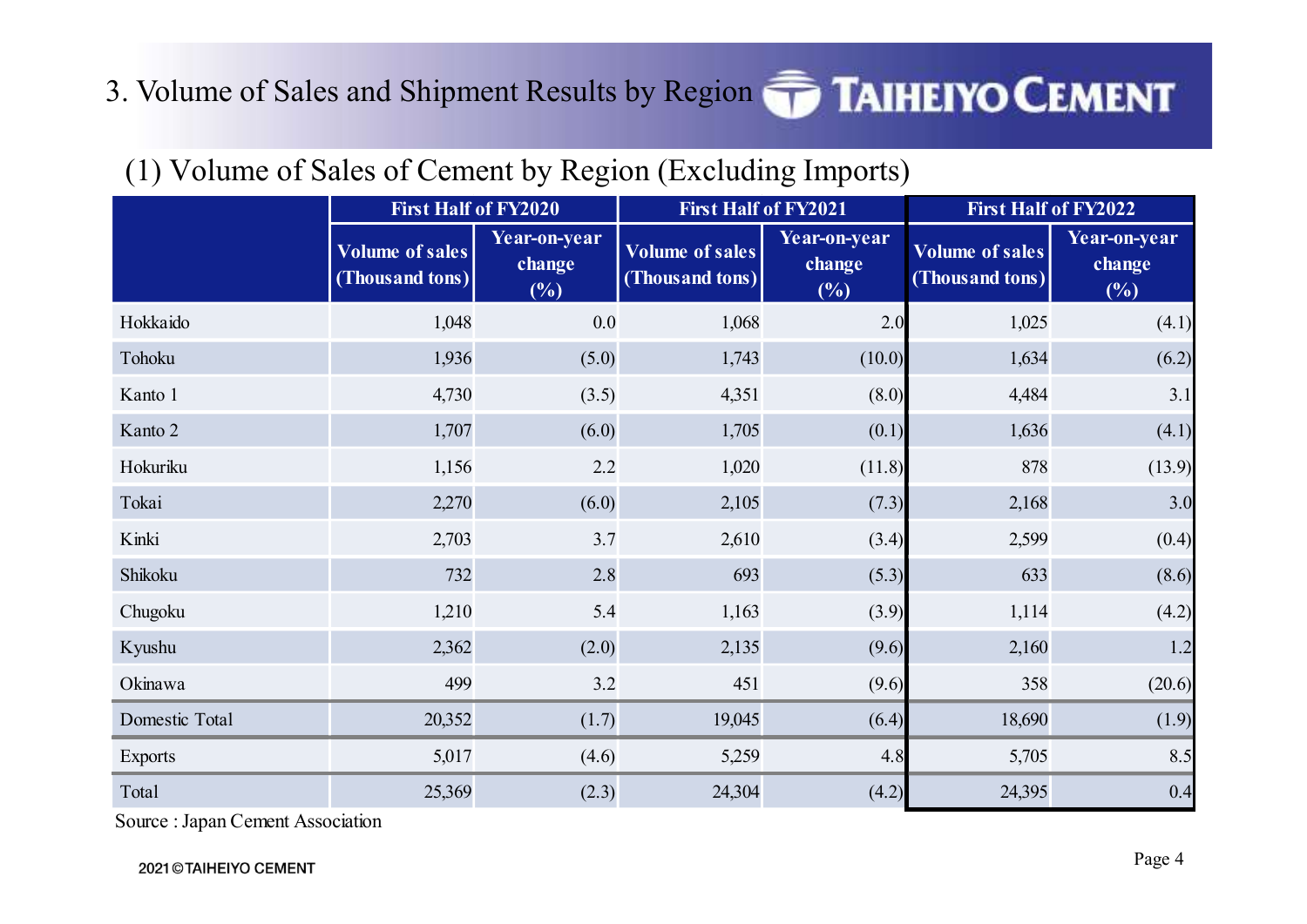## 3. Volume of Sales and Shipment Results by Region **TAIHEIYO CEMENT**

#### (2) Volume of Shipment of Ready-mixed Concrete by Region

|          | <b>First Half of FY2020</b>                                |                               | (2) Volume of Shipment of Ready-mixed Concrete by Region<br><b>First Half of FY2021</b> |                                  | First Half of FY2022                                        |                               |
|----------|------------------------------------------------------------|-------------------------------|-----------------------------------------------------------------------------------------|----------------------------------|-------------------------------------------------------------|-------------------------------|
|          | <b>Volume of</b><br>shipment<br>(Thousand cubic<br>meters) | Year-on-year<br>change<br>(%) | <b>Volume of</b><br>shipment<br>(Thousand cubic<br>meters)                              | Year-on-year<br>change<br>$(\%)$ | <b>Volume of</b><br>shipment<br>(Thous and cubic<br>meters) | Year-on-year<br>change<br>(%) |
| Hokkaido | 1,920                                                      | 5.1                           | 1,862                                                                                   | (3.0)                            | 1,912                                                       | 2.7                           |
| Tohoku   | 3,682                                                      | (6.8)                         | 3,292                                                                                   | (10.6)                           | 2,963                                                       | (10.0)                        |
| Kanto 1  | 10,119                                                     | (5.3)                         | 9,456                                                                                   | (6.6)                            | 9,729                                                       | 2.9                           |
| Kanto 2  | 2,835                                                      | (4.0)                         | 2,962                                                                                   | 4.5                              | 2,793                                                       | (5.7)                         |
| Hokuriku | 2,383                                                      | 0.4                           | 2,133                                                                                   | (10.5)                           | 1,781                                                       | (16.5)                        |
| Tokai    | 4,665                                                      | (1.9)                         | 4,407                                                                                   | (5.5)                            | 4,610                                                       | 4.6                           |
| Kinki    | 5,457                                                      | 2.2                           | 5,330                                                                                   | (2.3)                            | 5,334                                                       | 0.1                           |
| Chugoku  | 2,340                                                      | 8.1                           | 2,260                                                                                   | (3.4)                            | 2,067                                                       | (8.5)                         |
| Shikoku  | 1,559                                                      | 5.2                           | 1,534                                                                                   | (1.6)                            | 1,475                                                       | (3.8)                         |
| Kyushu   | 5,783                                                      | (1.6)                         | 5,173                                                                                   | (10.6)                           | 4,943                                                       | (4.4)                         |
| Total    | 40,744                                                     | (1.6)                         | 38,409                                                                                  | (5.7)                            | 37,608                                                      | (2.1)                         |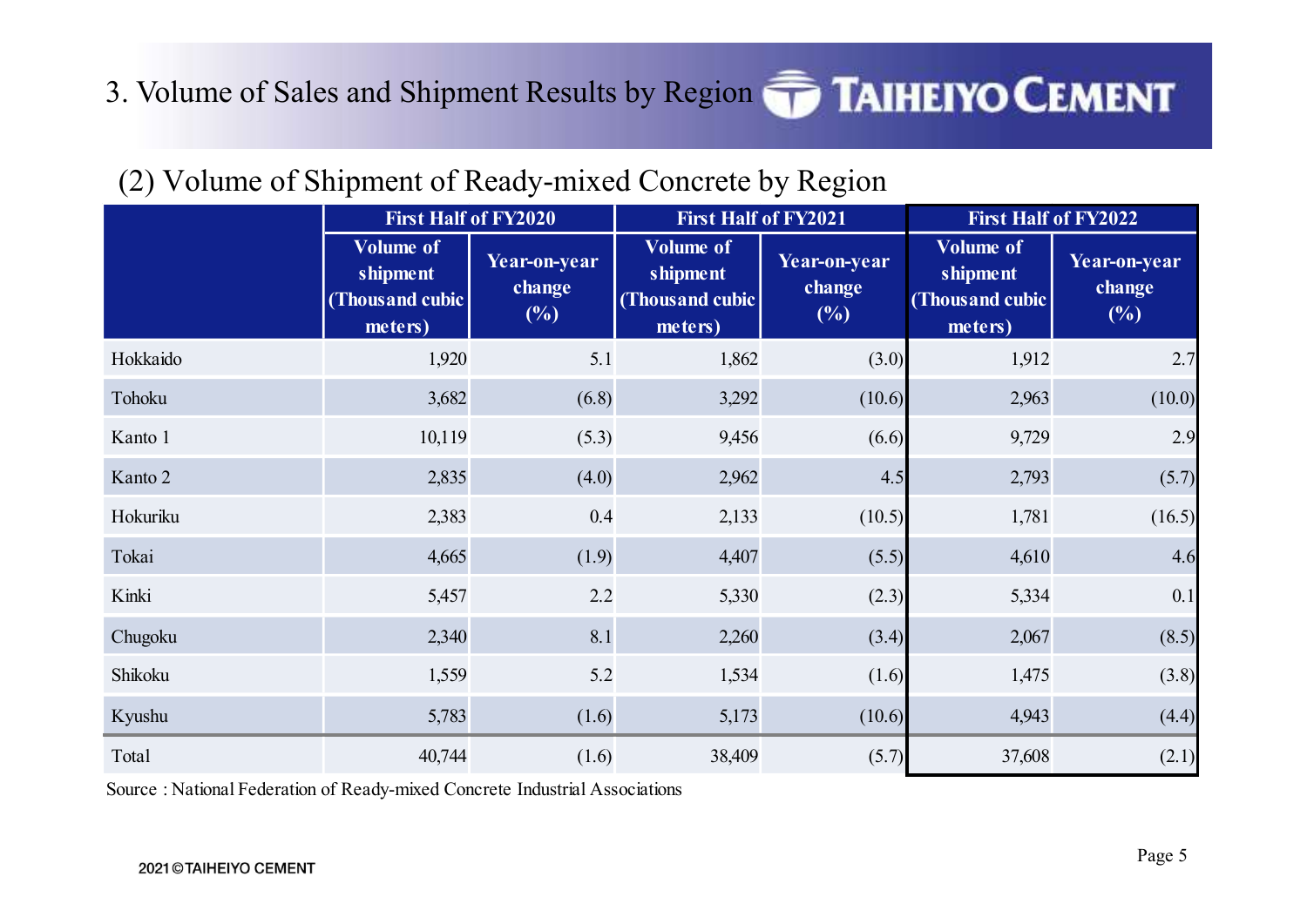## 4. Financial Results for the First Half of Fiscal 2022 **TAIHEIYO CEMENT**

Financial Results for the First Half of Fiscal 2022<br>
(1) Consolidated Statements of Income<br>
First Half of  $\begin{array}{|c|c|c|c|}\n\hline\n\text{Fist Half of} & \text{First Half of} \\
\hline\n\text{Fyz021} & \text{First Half of} \\
\hline\n\text{Fyz022} & \text{Change} \\
\hline\n\end{array}$ Revenue standard Net change impact 4. Financial Results for the First Half of Fiscal 2022<br>
(1) Consolidated Statements of Income<br>
First Half of Fist Half of Fist Half of FY2021<br>
Fist Half of FY2021<br>
Fist Half of FY2022<br>
Change  $\frac{1000000000000000000000000$ 4. Financial Results for the First Half of Fiscal 2022<br>
(1) Consolidated Statements of Income<br>
First Half of Tist Half of<br>
First Half of<br>
First Half of<br>
First Half of<br>
First Half of<br>
First Half of<br>
First Half of<br>
First Ha 4. Financial Results for the First Half of Fiscal 2022<br>
(1) Consolidated Statements of Income<br>
First Half of<br>
First Half of<br>
First Half of<br>
First Half of<br>
First Half of<br>
First Half of<br>
First Half of<br>
First Half of<br>
First 4. Financial Results for the First Half of Fiscal 2022<br>
(1) Consolidated Statements of Income<br>
Einst Half of<br>
First Half of<br>
First Half of<br>
First Half of<br>
First Half of<br>
First Half of<br>
First Half of<br>
First Half of<br>
First (1) Consolidated Statements of Income<br>
Net Sales<br>
Net Sales<br>
Net Change<br>
Net Sales<br>
Cost of sales<br>
Cost of Sales<br>
Cost of Sales<br>
Cost of Sales<br>
Cost of Sales<br>
Cost of Sales<br>
Cost of Sales<br>
Cost of Sales<br>
Cost of Sales<br>
Co (1) Consolidated Statements of Income<br>
First Half of<br>
Fixet Half of<br>
FY2022 Examples of change<br>
Examples Examples (Segare Statements of change<br>
Examples (Segare Statements of change<br>
Examples (Segare Statements of change<br> Extraordinary income and losses (132)  $2,600$  2,578<br>
Extraordinary income and losses (132)  $2,600$  2,179<br>
The Extraordinary income and losses (132)  $2,600$  2,572<br>
The Extraordinary income and losses (132)  $2,600$  2,578<br>
T **Erist Half of**<br> **Profit before income taxes**<br> **Profit before income taxes**<br> **Profit before income**<br> **Profit before income**<br> **Profit before income and assess Example 18,461<br>
<b>Profit attributable to overers of prerent**<br> **Pr** Profit attributable to owners of parent<br>
Profit attenuate to owners of parent<br>
Profit attributable to owners of parent<br>
Profit attributable to owners of parent<br>
Profit attributable to owners of parent<br>
Profit attributable  $\leq$  Reference Information $\geq$ Cost of sales<br>
Selling, general and administrative expenses<br>  $62,570$ <br>  $61,677$ <br>  $(893)$ <br>
Operating income<br>  $26,126$ <br>  $25,812$ <br>  $26,40$ <br>  $26,578$ <br>  $6$ <br>  $252$ <br>
Ordinary income and expenses<br>  $513$ <br>  $766$ <br>  $255$ <br>  $252$ <br>  $2,6$ First Half of First Half of Theorems FY2021 FISCHALL FY2022 Change FY2022 Change Exevenue<br>FY2022 Change standard Net Components of change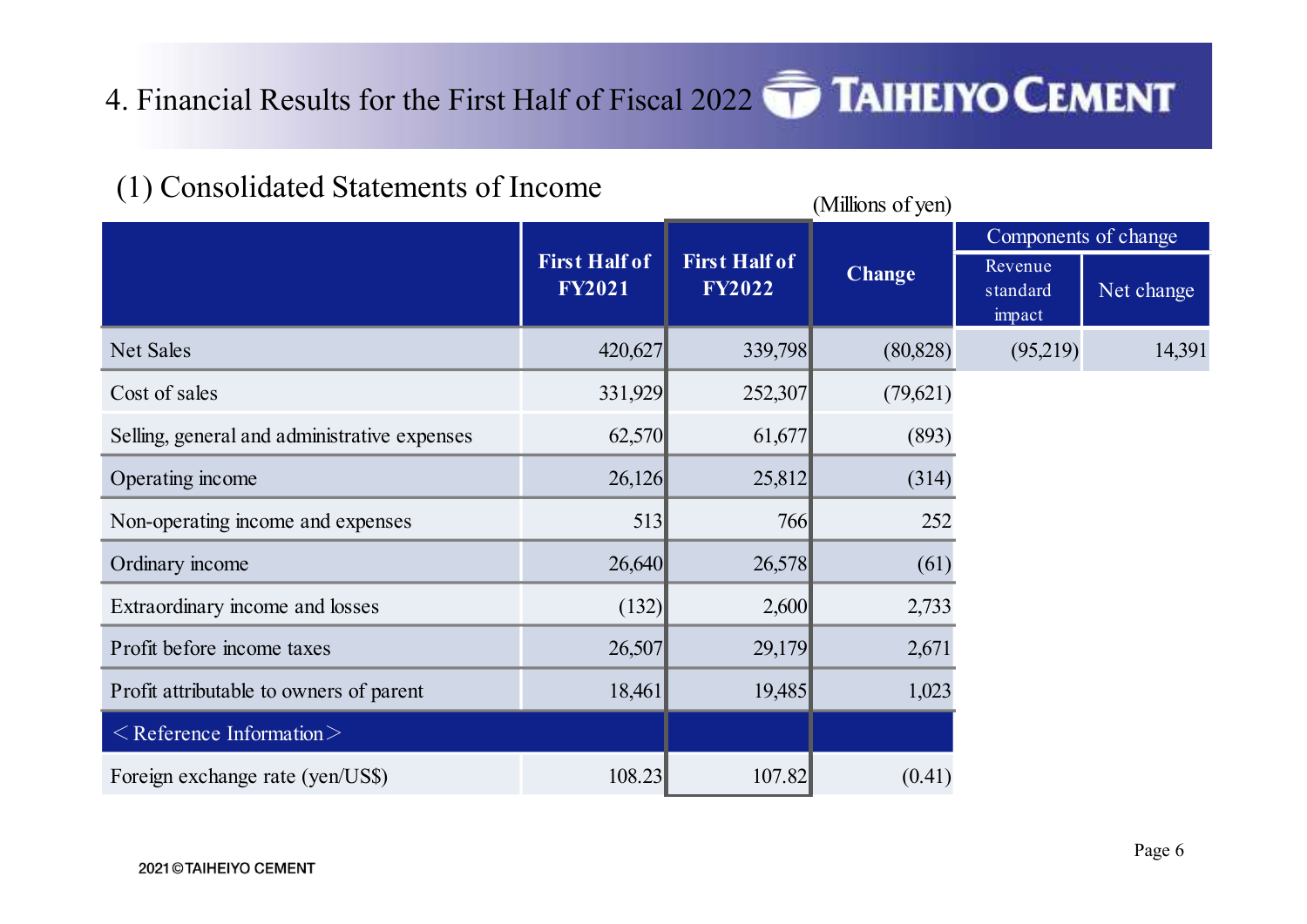# 4. Financial Results for the First Half of Fiscal 2022 **TAIHEIYO CEMENT** 1. Financial Results for the First Half of Fiscal 2022<br>
(2) Consolidated Segment Information<br>
Net Sales and Operating Income by Reportable Segments<br>
Net Sales

#### Net Sales and Operating Income by Reportable Segments

First Half of First Half of  $FY2021$   $FY2022$   $Change$ FY2022 Change standard Net change Revenue standard Net change  $\begin{bmatrix} \text{F11 S1} \\ \text{F12021} \end{bmatrix}$ impact Net change First Half of First Half of Change  $FY2022$  Change  $FY2022$  Change 4. Financial Results for the First Half of Fiscal 2022<br>
(2) Consolidated Segment Information<br>
Net Sales and Operating Income by Reportable Segments<br>
Net Sales and Operating Income<br>
Net Sales<br>
First Half of First Half of F 4. Financial Results for the First Half of Fiscal 2022 **THAIHEIYO CEMENT**<br>
(2) Consolidated Segment Information<br>
Net Sales and Operating Income by Reportable Segments<br>
<sup>Except</sup>ed to the state of First Half of Fist Half of ancial Results for the First Half of Fiscal 2022<br>
change<br>
Segments and Operating Income<br>
Section Section Component of change<br>
First Half of Fist Half of Fist Half of First Half of First Half of First Half of First Half of 11 Information<br>
11 Information<br>
11 Information<br>
11 Information<br>
11 Information<br>
11 Information<br>
11 Information<br>
11 Information<br>
11 Information<br>
114,368<br>
110,982<br>
114,368<br>
110,982<br>
114,368<br>
110,982<br>
118<br>
118<br>
118<br>
110,982<br> 11 Information<br>
11 Income by Reportable Segments<br>
Net Sales<br>
144.76<sup>1</sup> First Half of First Half of First Half of First Half of First Half of First Half of First Half of First Half of First Half of First Half of First Half 11 (11)<br>
11 (11)<br>
11 (11)<br>
11 (12)<br>
11 (13)<br>
114,368 (84,743)<br>
119,882 (84,743)<br>
119,882 (84,743)<br>
119,882 (84,743)<br>
118,5370 (84,743)<br>
118,899 (84,743)<br>
113 (1240)<br>
113 (1240)<br>
113 (1289)<br>
113 (1289)<br>
12,888 (8582 37,214 40,662 42,001 1,338 (2,743) 4,081 2,917 2,462 (455) 455,163 367,665 (87,498) (104,687) 17,189 26,122 25,718 (404) Net Sales<br>
1 Half of First Half of<br>
12021<br>
13,368<br>
199,112<br>
114,368<br>
106,264<br>
110,982<br>
14,368<br>
225,351<br>
18,882<br>
13,837<br>
14,368<br>
23,351<br>
14,368<br>
23,351<br>
14,118<br>
14,118<br>
14,118<br>
14,118<br>
14,118<br>
14,118<br>
14,457<br>
15,882<br>
16,449 11811 Tirst Half of First Half of First Half of First Half of First Half of First Half of First Half of First Half of First Half of First Half of Tax Half of Tax Half of Tax Half of Tax Half of Tax Half of Tax Half of Tax Elimination (34,536) Consolidated Total Construction Materials Business 29.261 **Other** Total st Half of Fiscal 2022<br>
FAIHEIYO CEMENT<br>
FY2022<br>
TAIHEIYO CEMENT<br>
THEIRE Operating Income<br>
ITST Half of<br>
ITST Half of<br>
ITST Half of<br>
ITST Half of<br>
ITST Half of<br>
ITST Half of<br>
ITST Half of<br>
ITST Half of<br>
ITST Half of<br>
ITST Mineral Resources Business 26.882 Environmental Business 37.723 Components of change

※ Taiheiyo Cement reassesses cost allocation method of cement segment's "domestic" and "overseas subsidiaries, etc" from the fiscal year 2021.

(Millions of yen)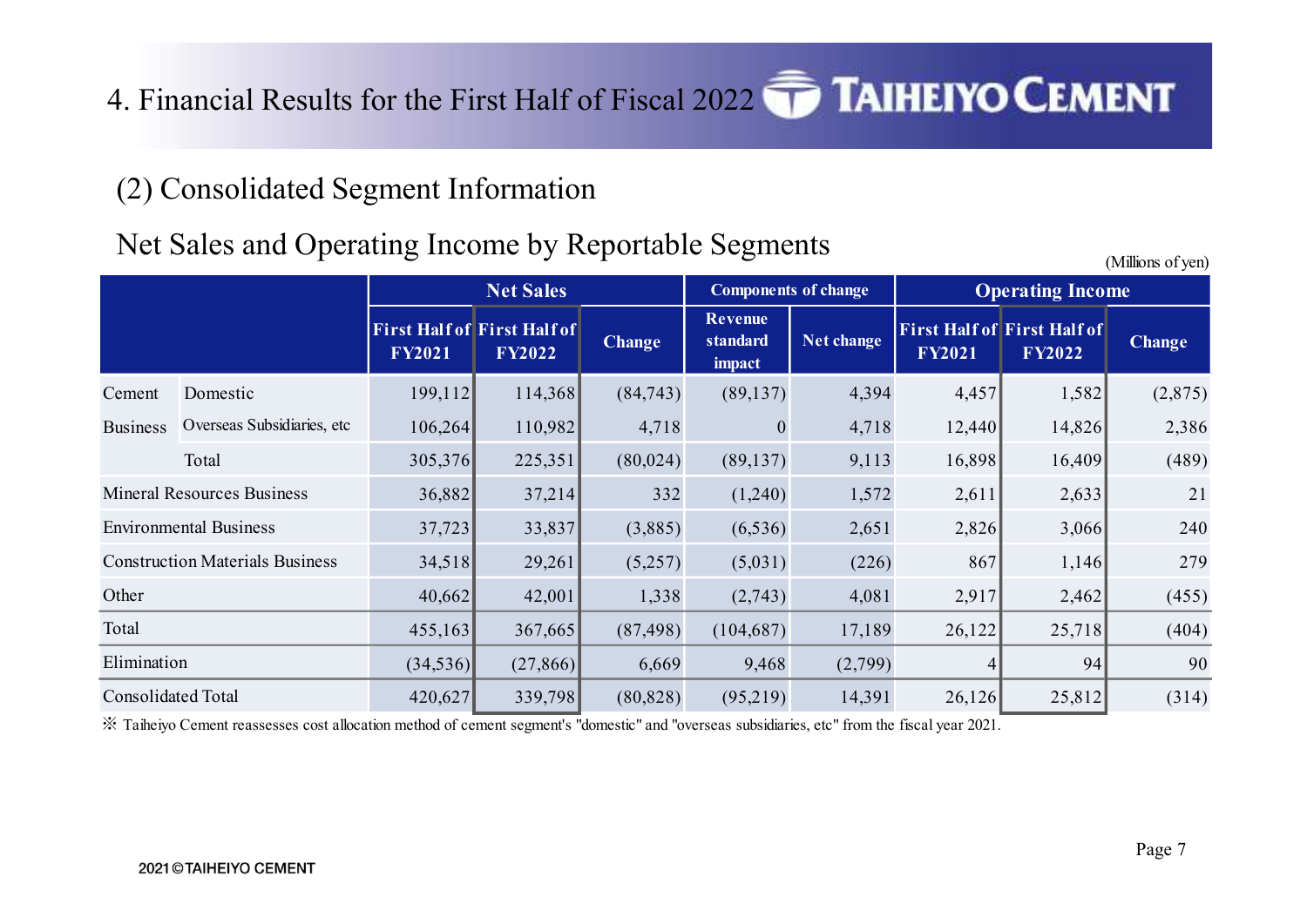# 4. Financial Results for the First Half of Fiscal 2022 Financial Results for the First Half of Fiscal 2022<br>
(2) Consolidated Segment Information<br>
Cement Business<br>
First Half First Half

|          | <b>AIHEIYO CEMENT</b>                               |       |                   |
|----------|-----------------------------------------------------|-------|-------------------|
|          |                                                     |       |                   |
|          | Sales Volume of Cement                              |       | (Thousand tons)   |
|          | <b>First Half First Half</b><br>of FY2021 of FY2022 |       | Change            |
| Domestic | 6,792                                               | 6,605 | (187)             |
| Export   | 1,803                                               | 1,937 | 134               |
|          |                                                     |       | (Millions of yen) |
|          | <b>Net Sales and Operating Income</b>               |       |                   |
|          | nd soil stabilizers -0.9 billion yen                |       |                   |

|                        |                                      |                                          |                   |                     | Financial Results for the First Half of Fiscal 2022 TAIHEIYO CEMENT                                                                                                                                                                                                                                                                                                                                                                                                                                      |
|------------------------|--------------------------------------|------------------------------------------|-------------------|---------------------|----------------------------------------------------------------------------------------------------------------------------------------------------------------------------------------------------------------------------------------------------------------------------------------------------------------------------------------------------------------------------------------------------------------------------------------------------------------------------------------------------------|
|                        |                                      |                                          |                   |                     |                                                                                                                                                                                                                                                                                                                                                                                                                                                                                                          |
|                        | (2) Consolidated Segment Information |                                          |                   |                     | Sales Volume of Cement<br>(Thousand tons)<br><b>First Half First Half</b><br>Change<br>of FY2021 of FY2022<br>6,792<br>6,605<br>(187)<br>Domestic                                                                                                                                                                                                                                                                                                                                                        |
|                        | <b>Cement Business</b>               |                                          |                   |                     | 1,937<br>134<br>1,803<br>Export<br>(Millions of yen)                                                                                                                                                                                                                                                                                                                                                                                                                                                     |
|                        |                                      | <b>First Half</b><br>of FY2021 of FY2022 | <b>First Half</b> | <b>Change</b>       | Main Factors of Changes in Net Sales and Operating Income                                                                                                                                                                                                                                                                                                                                                                                                                                                |
| Net Sales              | Domestic                             | 199,112                                  | 114,368           |                     | (84,743) Decrease in sales volume of domestic cement and soil stabilizers -0.9 billion yen<br>"4.394" Increase in export cement volume +0.5 billion yen<br>Price difference in domestic cement and soil stabilizers $+0.0$ billion yen<br>Price difference in export cement +1.2 billion yen<br>Increase in sales from subsidiaries producing or selling cement or ready-mixed concrete, etc.<br>$+3.5$ billion yen                                                                                      |
|                        | Overseas<br>Subsidiaries,<br>etc.    | 106,264                                  | 110,982           |                     | 4,718 U.S.A +US\$40 million<br>China - US\$8 million, Asia and other + US\$7 million<br>Effect of foreign exchange, etc. $+0.6$ billion yen                                                                                                                                                                                                                                                                                                                                                              |
|                        | Total                                | 305,376                                  | 225,351           | (80,024)<br>"9,113" |                                                                                                                                                                                                                                                                                                                                                                                                                                                                                                          |
| Operating<br>Income    | Domestic                             | 4,457                                    | 1,582             |                     | (2,875) Decrease in sales volume of domestic cement and soil stabilizers -0.8 billion yen<br>Increase in export cement volume +0.3 billion yen<br>Price difference in domestic cement and soil stabilizers $+0.0$ billion yen<br>Decrease in net export cement revenue -0.2 billion yen<br>Increase in variable cost -2.3 billion yen<br>Increase in fixed cost -0.2 billion yen<br>Increase in income from subsidiaries producing or selling cement or ready-mixed concrete, etc.<br>$+0.3$ billion yen |
|                        | Overseas<br>Subsidiaries,<br>etc.    | 12,440                                   | 14,826            |                     | 2,386 U.S.A + US\$26 million<br>China - US\$4 million, Asia and other - US\$0 million<br>Effect of foreign exchange, etc. -0.0 billion yen                                                                                                                                                                                                                                                                                                                                                               |
|                        | Total                                | 16,898                                   | 16,409            | (489)               |                                                                                                                                                                                                                                                                                                                                                                                                                                                                                                          |
| 2021 © TAIHEIYO CEMENT |                                      |                                          |                   |                     | X Taiheiyo Cement reassesses cost allocation method of cement segment's "domestic" and "overseas subsidiaries, etc" from the fiscal year 2021.<br>X The number inside "" shows net change excluding the impact of application of "Accounting Standard for Revenue Recognition", etc.                                                                                                                                                                                                                     |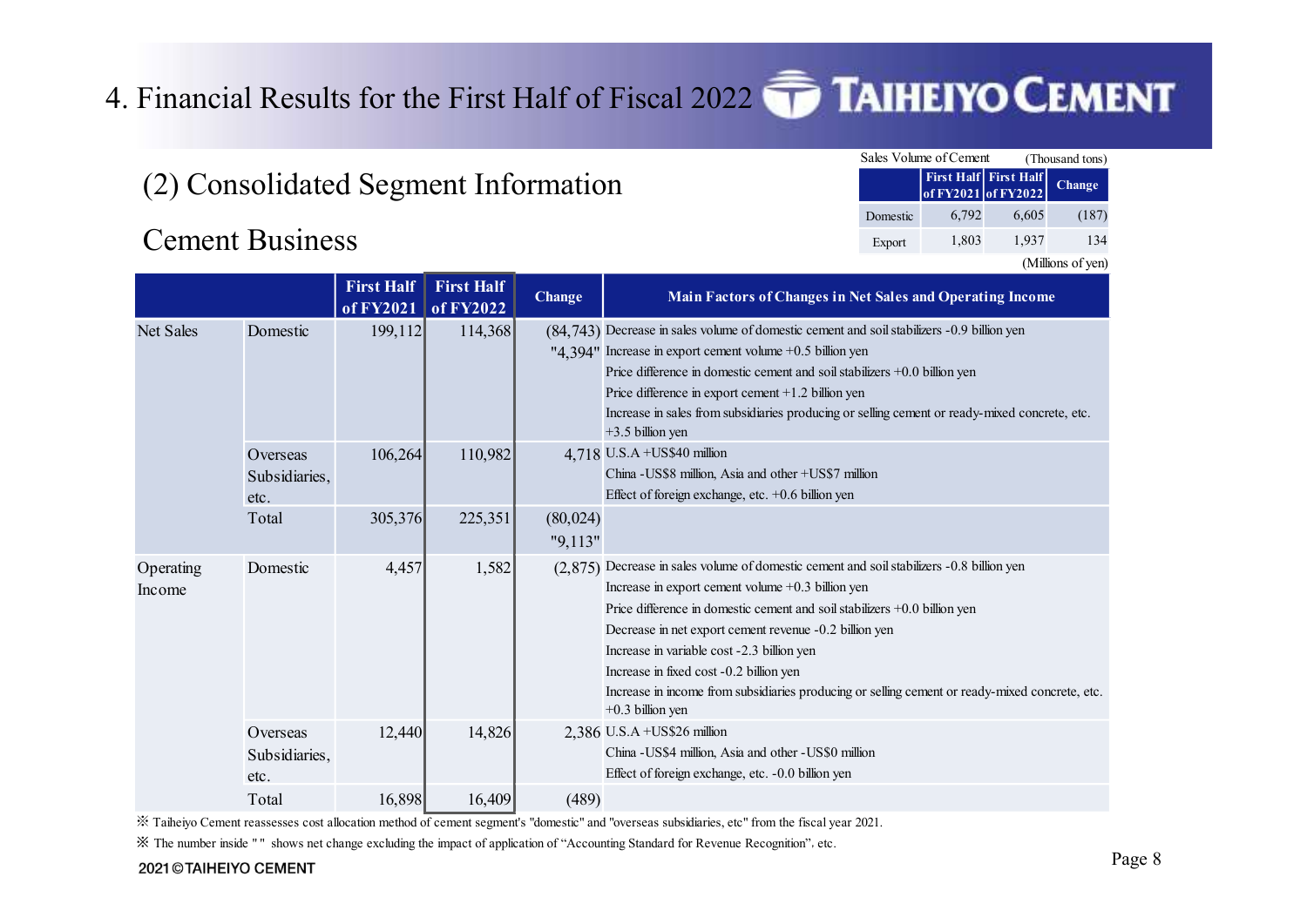# 4. Financial Results for the First Half of Fiscal 2022 **TAIHEIYO CEMENT** Financial Results for the First Half of Fiscal 2022<br>
(2) Consolidated Segment Information<br>
Reportable Segments (Excluding Cement Business) and C<br>
First Half First Half Change Main Factors of Change

#### Reportable Segments (Excluding Cement Business) and Other (Millions of yen)

First Half First Half development of the set of the set of the set of the set of the set of the set of the set of  $FY2021$  of  $FY2022$  Change **Main Factors of Changes in Net Sales and Operating Income** al Results for the First Half of Fiscal 2022<br>
solidated Segment Information<br>
ble Segments (Excluding Cement Business) and Other<br>
First Half<br>
First Half<br>
First Half<br>
First Half<br>
First Half<br>
First Half<br>
First Half<br>
First Ha "1,572" Operating  $2,611$   $2,633$ Income r the First Half of Fiscal 2022<br>
Experiment Information<br>
Sigment Information<br>
Excluding Cement Business) and Other<br>
Main Factors of Changes in Net Sales and Operating Inco<br>  $\frac{1}{6,882}$ <br>  $\frac{37,214}{2,611}$ <br>  $\frac{332}{2,611$ al Results for the First Half of Fiscal 2022<br>
Solidated Segment Information<br>
ble Segments (Excluding Cement Business) and Other<br>
First Half First Half First Half (Security 1972)<br>
Net Sales<br>
36,882 (3,885)<br>
37,214 (1,572<sup>m</sup> "2,651" remained strong  $(3,885)$  Processing operations in coal ash, sales volume of fuel and gypsum Operating 2,826 3,066 Income 2,626<br>
2,826 3,2626 2,2626 2,2626 2,2626 2,2626 2,2626 2,2626 2,2626<br>
2,2626 2,2626 2,2626 2,2626 2,2626 2,2626 2,2626 2,2626 2,2626 2,2626 2,2626 2,2626 2,2626 2,2626 2,2626 2,2626 2,2626 2,2626 2,2626 2,2626 2,2631 2,263 Net Sales 37,723<br>
Net Sales 34,518 29,261<br>
Net Sales 36,882<br>
1.572° Increase and Soperating 2.611<br>
Net Sales 37,214<br>
1.572° Increase in sales when of finestone for the iron and steel industry<br>
Depending 2,826<br>
2.611<br>
2.63  $\frac{1}{226}$ " aerated Concreate) Decrease in sales of materials for shield tunnel construction and ALC (Autoclaved Lightweight Ground improvement projects remained strong Operating 867 1,146 Income 867 1,146 279 Ground improvement projects remained strong Decrease in sales of materials for shield tunnel construction and ALC (Autoclaved Lightweight aerated Concreate) Operating 2,611<br>
Net Sales 37,723<br>
Net Sales 37,723<br>
Net Sales 40,662<br>
2,826<br>
2,826<br>
2,826<br>
2,826<br>
2,826<br>
2,826<br>
2,9261<br>
2,9261<br>
2,9261<br>
2,9261<br>
2,9261<br>
2,9261<br>
2,9261<br>
2,9261<br>
2,9261<br>
2,9261<br>
2,9261<br>
2,029)<br>
2,926 <br>
2,02 "4,081" Operating 2,917 2,462 Income 2,611 2,633 21<br>
2,7723 33,837 (3,885) Processing operations in coal ash, sales volume of fuel and gypsum<br>
2,826 3,066 229,261 emands strong<br>
2,926 2010 Processing operations in coal ash remained strong<br>
2,926 (5,257) Decr Increase in sales volume of limestone for the iron and steel industry Increase acceptance of construction generated soil Mineral Net Sales Resources Business Environmental Net Sales Business Other Net Sales Construction Net Sales 34,518 Materials Business

※ The number inside " " shows net change excluding the impact of application of "Accounting Standard for Revenue Recognition", etc.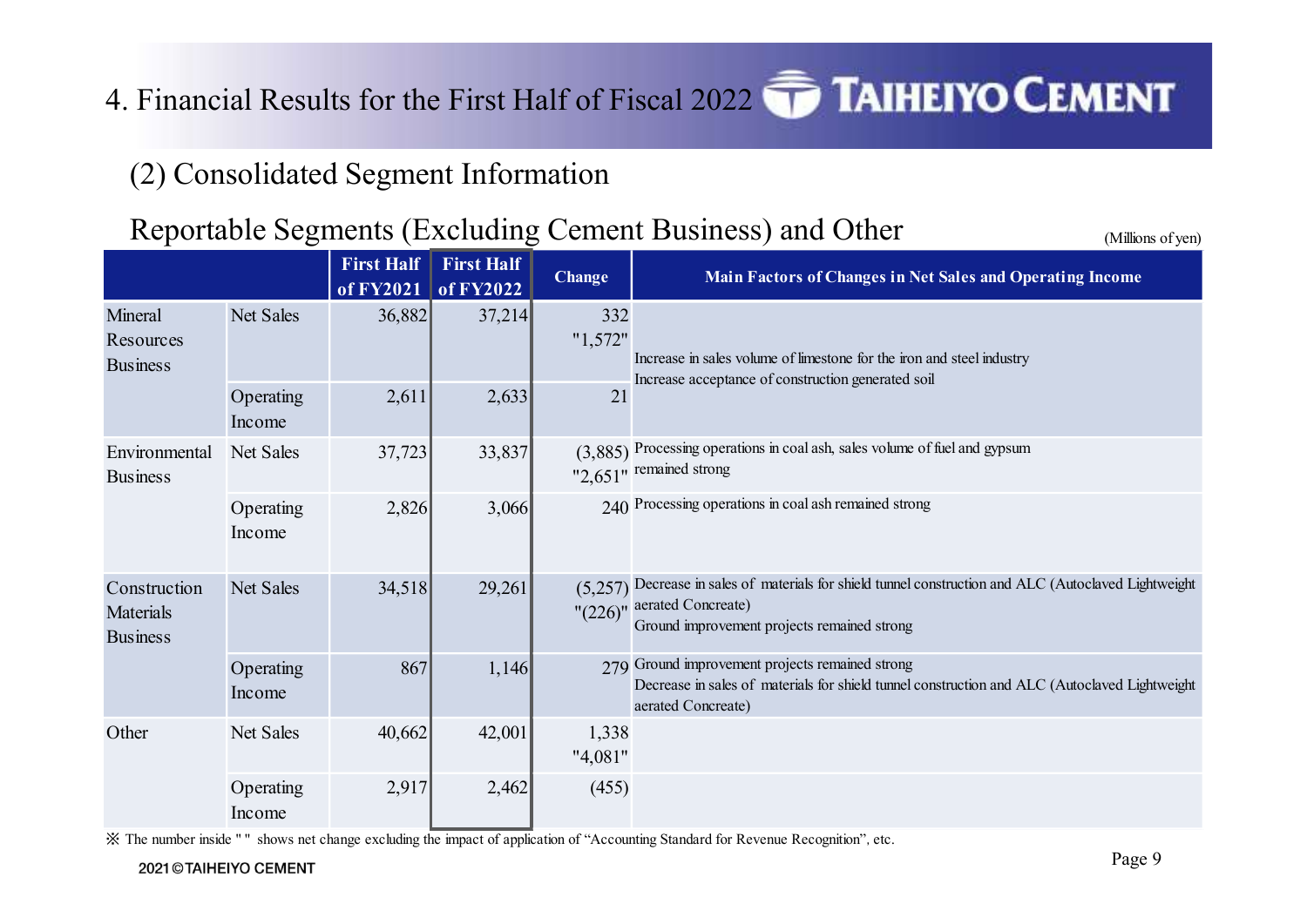### 4. Financial Results for the First Half of Fiscal 2022 **THEIM**

|                    | 4. Financial Results for the First Half of Fiscal 2022 $\widehat{\phantom{A}}$ TAIHEIYO CEMENT |                                   |                        |               |            |                                                |                        |                        |                   |
|--------------------|------------------------------------------------------------------------------------------------|-----------------------------------|------------------------|---------------|------------|------------------------------------------------|------------------------|------------------------|-------------------|
|                    | (3) Consolidated Balance Sheets                                                                |                                   |                        |               |            |                                                |                        |                        | (Millions of yen) |
|                    |                                                                                                | As of Mar<br>$\overline{31,2021}$ | As of Sep<br>30, 2021  | <b>Change</b> |            |                                                | As of Mar<br>31, 2021  | As of Sep<br>30, 2021  | <b>Change</b>     |
|                    | Cash and deposits                                                                              | 73,074                            | 73,263                 | 188           |            | <b>Current</b> liabilities                     | 304,831                | 314,788                | 9,956             |
|                    | Trade accounts receivable<br>and contract assets                                               | 142,515                           | 143,017                | 501           | iabilities | Non-current liabilities                        | 232,574                | 241,172                | 8,598             |
| Current assets     | Inventories                                                                                    | 75,374                            | 83,893                 | 8,519         |            | <b>Total liabilities</b>                       | 537,405                | 555,960                | 18,555            |
|                    | Other                                                                                          | 36,369                            | 37,588                 | 1,219         |            | Share capital                                  | 86,174                 | 86,174                 |                   |
|                    | Total current assets                                                                           | 327,333                           | 337,762                | 10,429        |            | equity<br>Capital surplus                      | 60,292                 | 46,546                 | (13,745)          |
|                    | Total property, plant and<br>equipment                                                         | 540,342                           | 544,104                | 3,762         |            | $\tilde{\mathbf{v}}$<br>Retained earnings      | 365,593                | 379,376                | 13,782            |
|                    | Total intangible assets                                                                        | 28,192                            | 27,969                 | (223)         |            | Shareholder<br>Treasury shares                 | (26,113)               | (15,003)               | 11,110            |
| Non-current assets | Total investments and other<br>assets                                                          | 148,358                           | 176,779                | 28,420        | Net assets | Total shareholders'<br>equity                  | 485,946                | 497,093                | 11,146            |
|                    |                                                                                                |                                   |                        |               |            | Accumulated other<br>comprehensive income      | (15,025)               | (3,184)                | 11,841            |
|                    |                                                                                                |                                   |                        |               |            | Non-controlling interests                      | 35,899                 | 36,745                 | 845               |
|                    | Total non-current assets                                                                       | 716,893                           | 748,853                | 31,960        |            | Total net assets                               | 506,821                | 530,655                | 23,834            |
|                    | <b>Total assets</b>                                                                            | 1,044,227                         | 1,086,616              |               |            | 42,389 Total liabilities and net assets        | 1,044,227              | 1,086,616              | 42,389            |
|                    |                                                                                                | As of Dec. 31,<br>2020            | As of Jun. 30,<br>2021 | <b>Change</b> |            |                                                | As of Mar. 31,<br>2021 | As of Sep. 30,<br>2021 | <b>Change</b>     |
|                    | Foreign exchange rate (yen/US\$)                                                               | 103.50                            | 110.58                 | 7.08          |            | Interest-bearing liabilities (millions of yen) | 248,102                | 269,457                | 21,355            |
|                    | 2021 © TAIHEIYO CEMENT                                                                         |                                   |                        |               |            |                                                |                        |                        | Page 10           |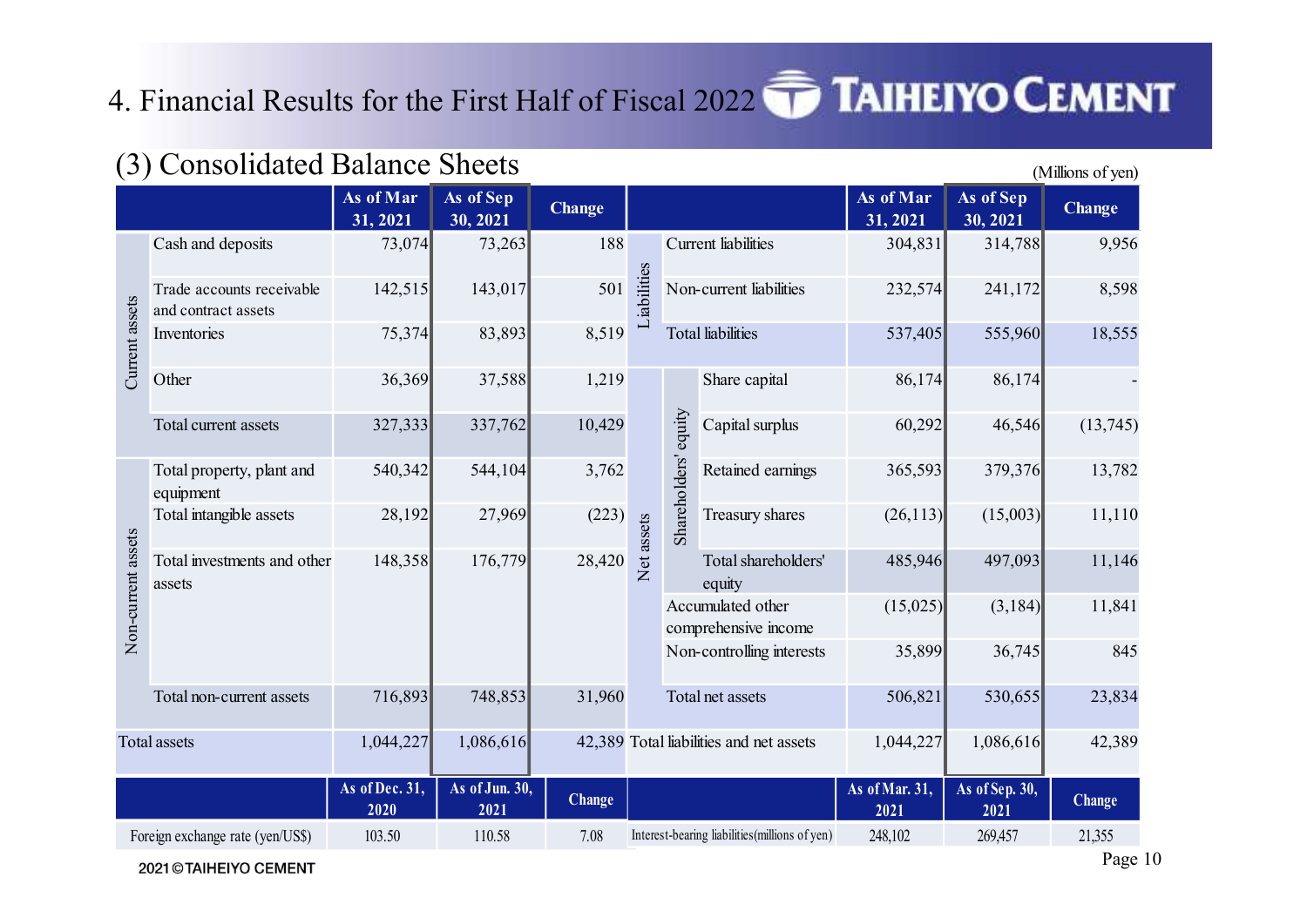### 4. Financial Results for the First Half of Fiscal 2022

| (4) Consolidated Statements of Cash Flows<br>(Millions of yen)<br><b>First Half of</b><br><b>First Half of</b><br><b>Change</b><br><b>FY2021</b><br><b>FY2022</b><br>Cash flows from operating activities<br>(5,660)<br>48,753<br>43,093<br>Cash flows from investing activities<br>(29,740)<br>(53,144)<br>(23, 403)<br>9,372<br>Cash flows from financing activities<br>6,590<br>(2,781)<br>(367)<br>Effect of exchange rate change on cash and cash equivalents<br>1,876<br>2,243<br>28,017<br>(1,584)<br>Net increase (decrease) in cash and cash equivalents<br>(29,602)<br>Other<br>Cash and cash equivalents at beginning of period<br>63,819<br>18,071<br>45,748<br>Cash and cash equivalents at end of period<br>73,765<br>62,235<br>(11,530)<br>As of Mar $31,$<br>As of Sep 30,<br>$\langle$ Indexes $>$<br><b>Change</b><br>2021<br>2021<br>107.4<br>107.3<br>(0.1)<br>Current ratio $(\% )$<br>Net DE ratio (times)<br>0.37<br>0.40<br>0.03 |                     |  |  |
|----------------------------------------------------------------------------------------------------------------------------------------------------------------------------------------------------------------------------------------------------------------------------------------------------------------------------------------------------------------------------------------------------------------------------------------------------------------------------------------------------------------------------------------------------------------------------------------------------------------------------------------------------------------------------------------------------------------------------------------------------------------------------------------------------------------------------------------------------------------------------------------------------------------------------------------------------------|---------------------|--|--|
|                                                                                                                                                                                                                                                                                                                                                                                                                                                                                                                                                                                                                                                                                                                                                                                                                                                                                                                                                          |                     |  |  |
|                                                                                                                                                                                                                                                                                                                                                                                                                                                                                                                                                                                                                                                                                                                                                                                                                                                                                                                                                          |                     |  |  |
| nancial Results for the First Half of Fiscal 2022 TAIHEIYO CEMENT                                                                                                                                                                                                                                                                                                                                                                                                                                                                                                                                                                                                                                                                                                                                                                                                                                                                                        |                     |  |  |
|                                                                                                                                                                                                                                                                                                                                                                                                                                                                                                                                                                                                                                                                                                                                                                                                                                                                                                                                                          |                     |  |  |
|                                                                                                                                                                                                                                                                                                                                                                                                                                                                                                                                                                                                                                                                                                                                                                                                                                                                                                                                                          |                     |  |  |
|                                                                                                                                                                                                                                                                                                                                                                                                                                                                                                                                                                                                                                                                                                                                                                                                                                                                                                                                                          |                     |  |  |
|                                                                                                                                                                                                                                                                                                                                                                                                                                                                                                                                                                                                                                                                                                                                                                                                                                                                                                                                                          |                     |  |  |
|                                                                                                                                                                                                                                                                                                                                                                                                                                                                                                                                                                                                                                                                                                                                                                                                                                                                                                                                                          |                     |  |  |
|                                                                                                                                                                                                                                                                                                                                                                                                                                                                                                                                                                                                                                                                                                                                                                                                                                                                                                                                                          |                     |  |  |
|                                                                                                                                                                                                                                                                                                                                                                                                                                                                                                                                                                                                                                                                                                                                                                                                                                                                                                                                                          |                     |  |  |
|                                                                                                                                                                                                                                                                                                                                                                                                                                                                                                                                                                                                                                                                                                                                                                                                                                                                                                                                                          |                     |  |  |
|                                                                                                                                                                                                                                                                                                                                                                                                                                                                                                                                                                                                                                                                                                                                                                                                                                                                                                                                                          |                     |  |  |
|                                                                                                                                                                                                                                                                                                                                                                                                                                                                                                                                                                                                                                                                                                                                                                                                                                                                                                                                                          |                     |  |  |
|                                                                                                                                                                                                                                                                                                                                                                                                                                                                                                                                                                                                                                                                                                                                                                                                                                                                                                                                                          |                     |  |  |
|                                                                                                                                                                                                                                                                                                                                                                                                                                                                                                                                                                                                                                                                                                                                                                                                                                                                                                                                                          |                     |  |  |
|                                                                                                                                                                                                                                                                                                                                                                                                                                                                                                                                                                                                                                                                                                                                                                                                                                                                                                                                                          |                     |  |  |
|                                                                                                                                                                                                                                                                                                                                                                                                                                                                                                                                                                                                                                                                                                                                                                                                                                                                                                                                                          |                     |  |  |
|                                                                                                                                                                                                                                                                                                                                                                                                                                                                                                                                                                                                                                                                                                                                                                                                                                                                                                                                                          |                     |  |  |
|                                                                                                                                                                                                                                                                                                                                                                                                                                                                                                                                                                                                                                                                                                                                                                                                                                                                                                                                                          | 1 © TAIHEIYO CEMENT |  |  |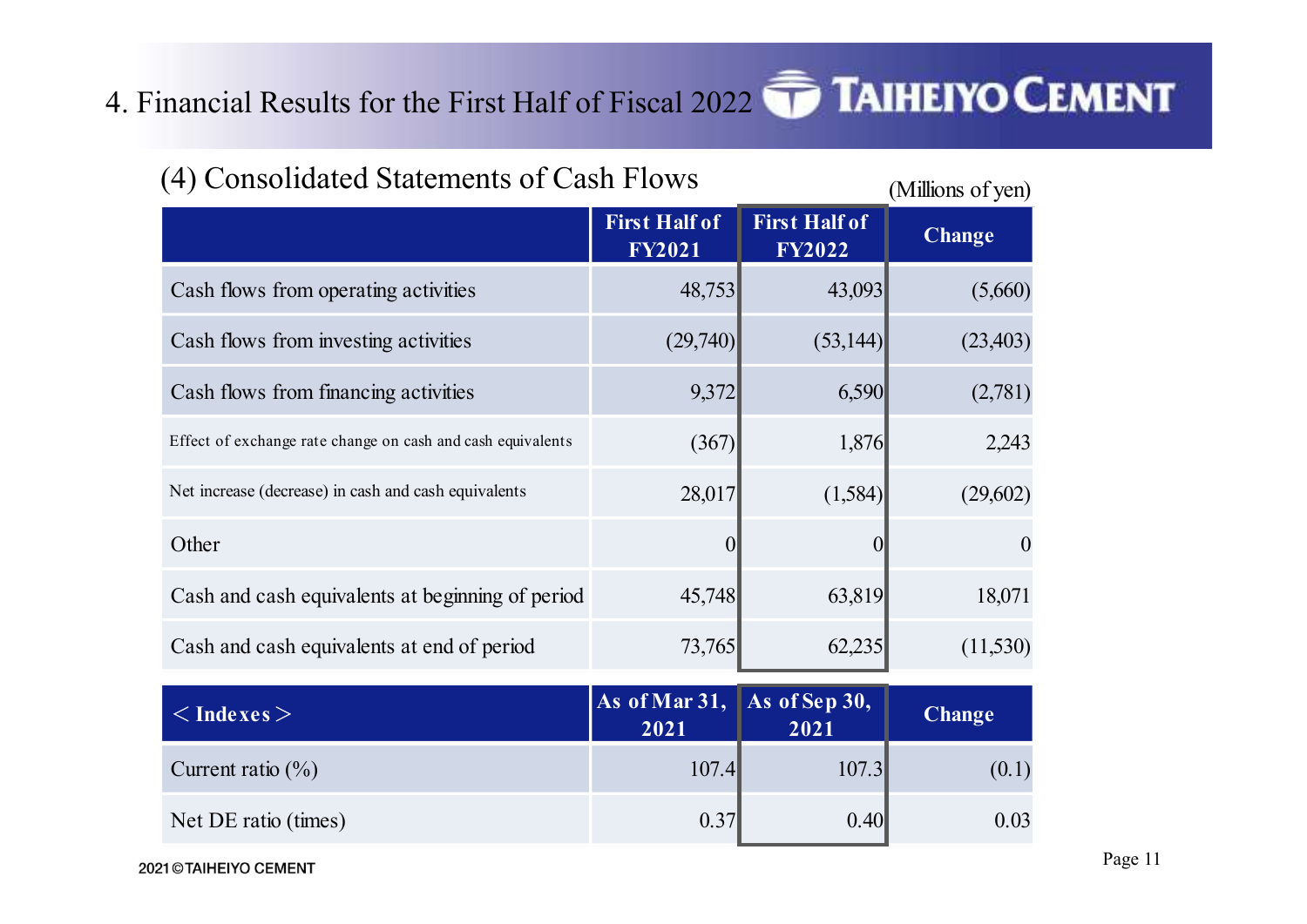# 5. Forecast for the Fiscal 2022<br>1) Consolidated Statements of Income



### (1) Consolidated Statements of Income

| 5. Forecast for the Fiscal 2022         |                           |                             | <b>TAIHEIYO CEMENT</b> |                                                    |            |
|-----------------------------------------|---------------------------|-----------------------------|------------------------|----------------------------------------------------|------------|
| (1) Consolidated Statements of Income   |                           |                             | (100 million yen)      |                                                    |            |
|                                         | <b>FY2021</b><br>(actual) | <b>FY2022</b><br>(forecast) | <b>Change</b>          | Components of change<br>Revenue standard<br>impact | Net change |
| Net Sales                               | 8,639                     | 7,165                       | (1,474)                | (1,886)                                            | 412        |
| Operating income                        | 636                       | 600                         | (36)                   |                                                    |            |
| Ordinary income                         | 657                       | 610                         | (47)                   |                                                    |            |
| Extraordinary income and losses         | (6)                       | (60)                        | (54)                   |                                                    |            |
| Profit before income taxes              | 651                       | 550                         | (101)                  |                                                    |            |
| Profit attributable to owners of parent | 468                       | 380                         | (88)                   |                                                    |            |
| $\leq$ Preconditions $>$                |                           |                             |                        |                                                    |            |
| Domestic demand (10 thousand ton)       | 3,867                     | 3,860                       | (7)                    |                                                    |            |
| Foreign exchange rate (yen/US\$)        | 106.76                    | 109.00                      | 2.24                   |                                                    |            |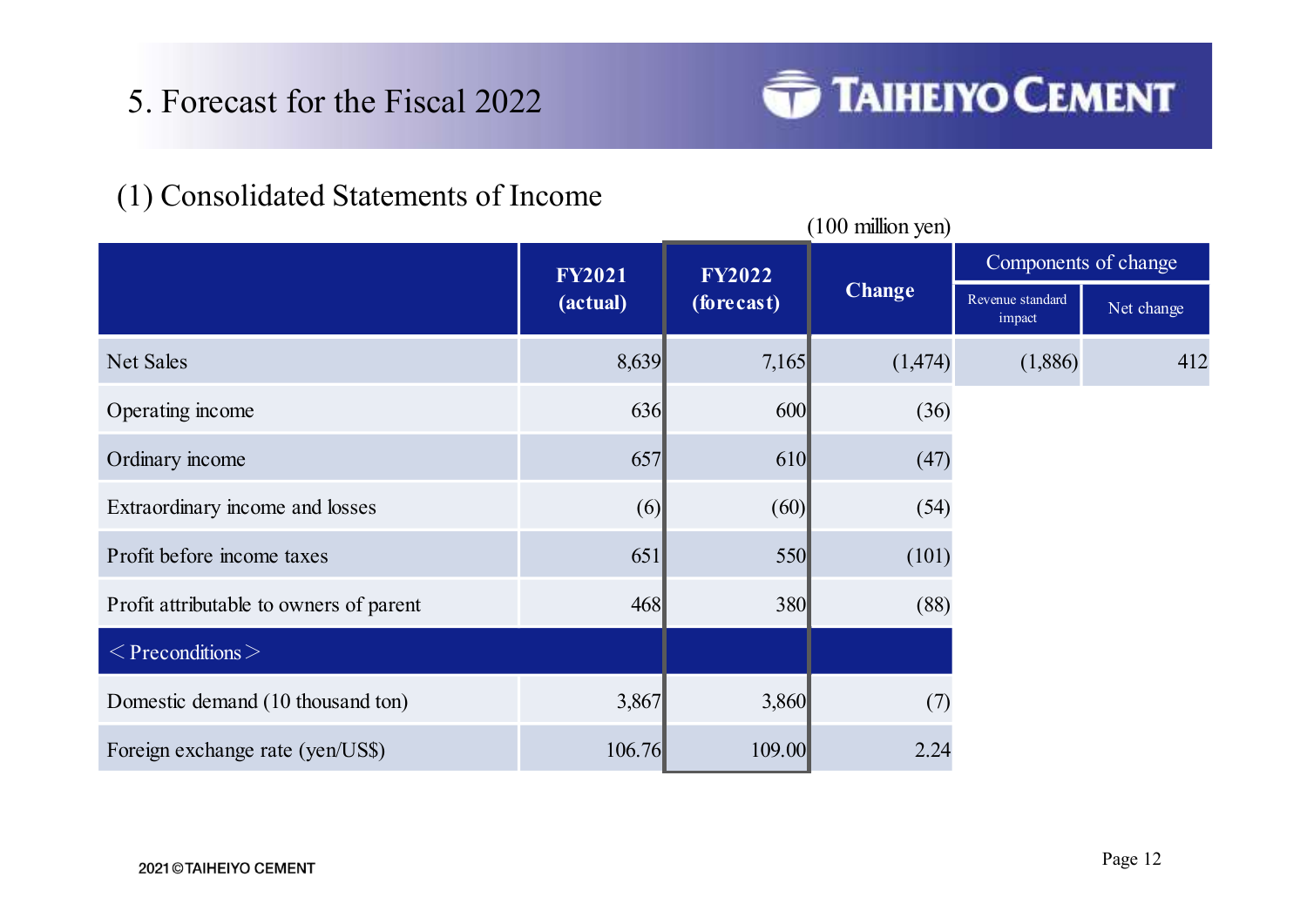# 5. Forecast for the Fiscal 2022<br>2) Consolidated Segment Information



#### (2) Consolidated Segment Information

#### Net Sales and Operating Income by Reportable Segments

|                           | (2) Consolidated Segment Information                  |                           |                             |                |                                      |            |                           |                             |                   |
|---------------------------|-------------------------------------------------------|---------------------------|-----------------------------|----------------|--------------------------------------|------------|---------------------------|-----------------------------|-------------------|
|                           | Net Sales and Operating Income by Reportable Segments |                           |                             |                |                                      |            |                           |                             |                   |
|                           |                                                       |                           | <b>Net Sales</b>            |                | <b>Components of change</b>          |            |                           | <b>Operating Income</b>     | (100 million yen) |
|                           |                                                       | <b>FY2021</b><br>(actual) | <b>FY2022</b><br>(forecast) | <b>Change</b>  | <b>Revenue</b><br>standard<br>impact | Net change | <b>FY2021</b><br>(actual) | <b>FY2022</b><br>(forecast) | <b>Change</b>     |
| Cement                    | Domestic                                              | 4,062                     | 2,460                       | (1,602)        | (1,756)                              | 154        | 162                       | 85                          | (77)              |
|                           | Business Overseas Subsidiaries, etc                   | 2,148                     | 2,260                       | 112            |                                      | 112        | 251                       | 290                         | 39                |
|                           | Total                                                 | 6,210                     | 4,720                       | (1,490)        | (1,756)                              | 266        | 413                       | 375                         | (38)              |
|                           | <b>Mineral Resources Business</b>                     | 757                       | 760                         | $\mathfrak{Z}$ | (23)                                 | 26         | 60                        | 61                          |                   |
|                           | <b>Environmental Business</b>                         | 780                       | 715                         | (65)           | (141)                                | 76         | 64                        | 65                          |                   |
|                           | <b>Construction Materials Business</b>                | 730                       | 665                         | (65)           | (101)                                | 36         | 35                        | 32                          | (3)               |
| Other                     |                                                       | 914                       | 885                         | (29)           | (53)                                 | 24         | 61                        | 67                          | 6                 |
| Total                     |                                                       | 9,392                     | 7,745                       | (1,647)        | (2,074)                              | 427        | 635                       | 600                         | (35)              |
| Elimination               |                                                       | (753)                     | (580)                       | 173            | 188                                  | (15)       | 0                         | $\boldsymbol{0}$            |                   |
| <b>Consolidated Total</b> |                                                       | 8,639                     | 7,165                       | (1, 474)       | (1,886)                              | 412        | 636                       | 600                         | (36)              |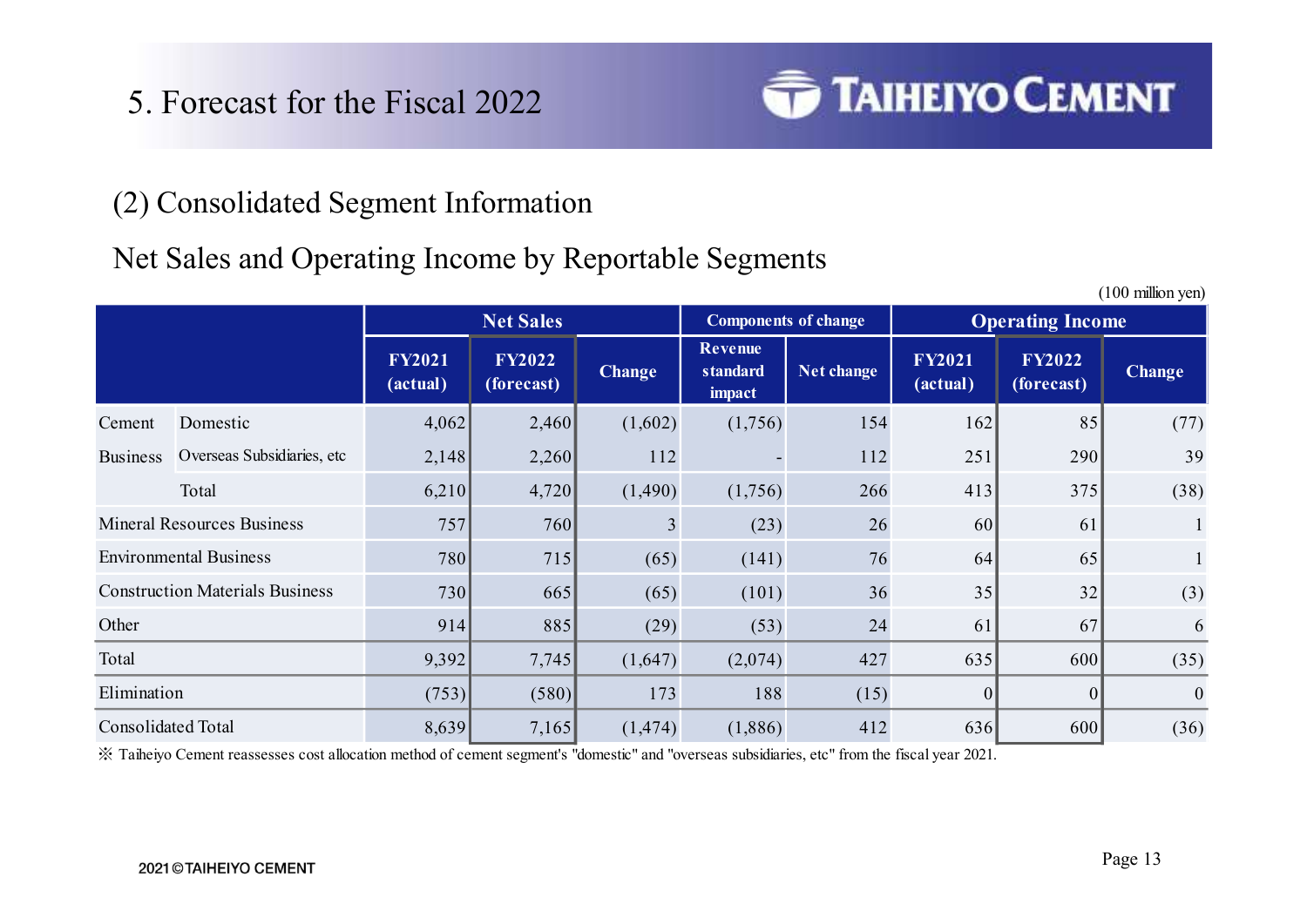# 5. Forecast for the Fiscal 2022<br>(2) Consolidated Segment Information (2) Consolidated Segment Information

|          | <b>TAIHEIYO CEMENT</b>                    |                        |                   |
|----------|-------------------------------------------|------------------------|-------------------|
|          |                                           |                        |                   |
|          | Sales Volume of Cement                    |                        | (Thousand tons)   |
|          | FY 2021<br>(actual)                       | FY 2022<br>(fore cast) | Change            |
| Domestic | 13,782                                    | 13,772                 | (10)              |
| Export   | 3,778                                     | 4,344                  | 566               |
|          |                                           |                        | (100 million yen) |
|          | in Net Sales and Operating Income         |                        |                   |
|          | ent and soil stabilizers +1.1 billion yen |                        |                   |

Forecast for the Fiscal 2022<br>
2) Consolidated Segment Information<br>
Cement Business<br>
FY 2021 FY 2022<br>
(actual)<br>
(forecast)<br>
Change Main Factors<br>
Net Sales Domestic 4,062  $2,460$  (1,602) Increase in sales volume of d  $\text{FY } 2021$   $\text{FY } 2022$   $\text{C}$ (actual) (forecast) Change **Main Factors of Changes in Net Sales and Operating Income** Ste for the Fiscal 2022<br>
Didated Segment Information<br>
Business<br>
Business<br>
Business<br>
Powers and Operation<br>  $\frac{1778}{4.002}$ <br>
FV 2021 FV 2022<br>
(thereast)<br>
(Chooge) Increase in sales volume of domages in Net Sales and Operat "154" Increase in export cement volume +2.3 billion yen Price difference in domestic cement and soil stabilizers +4.1 billion yen Price difference in export cement +3.5 billion yen Increase in sales from subsidiaries producing or selling cement or ready-mixed concrete, etc. +4.4 billion yen Overseas 2,148 2,260 112 U.S.A +US\$42 million Subsidiaries, China -US\$0 million, Asia and other +US\$9 million etc. **Effect of foreign exchange, etc. +5.5 billion yen** Domestic 162 85 (77) Increase in sales volume of domestic cement and soil stabilizers +0.2 billion yen Increase in export cement volume +1.2 billion yen Price difference in domestic cement and soil stabilizers +3.7 billion yen Increase in net export cement revenue +0.0 billion yen Increase in variable cost -11.5 billion yen Increase in fixed cost -0.6 billion yen Decrease in sales from subsidiaries producing or selling cement or ready-mixed concrete, etc. - 0.7 billion yen Overseas  $251$   $290$   $39$  U.S.A +US\$29 million Subsidiaries, China -US\$2 million, Asia and other +US\$1 million etc. Effect of foreign exchange, etc. +0.6 billion yen Documenties and the same state form and the same state in the same of one state of Breading Concerns (a) the same of the same of the same of the same of the same state of the same of the same of the same of the same of th **EXERENT SOLURISE SURFACE SET AND MANUSCRET SURFACE SURFACE SURFACE SURFACE SURFACE SURFACE SURFACE SURFACE SURFACE SURFACE SURFACE SURFACE SURFACE SURFACE SURFACE SURFACE SURFACE SURFACE SURFACE SURFACE SURFACE SURFACE S** "266" Operating Income Net Sales Domestic 4.062 Total

※ Taiheiyo Cement reassesses cost allocation method of cement segment's "domestic" and "overseas subsidiaries, etc" from the fiscal year 2021.

※ The number inside " " shows net change excluding the impact of application of "Accounting Standard for Revenue Recognition", etc.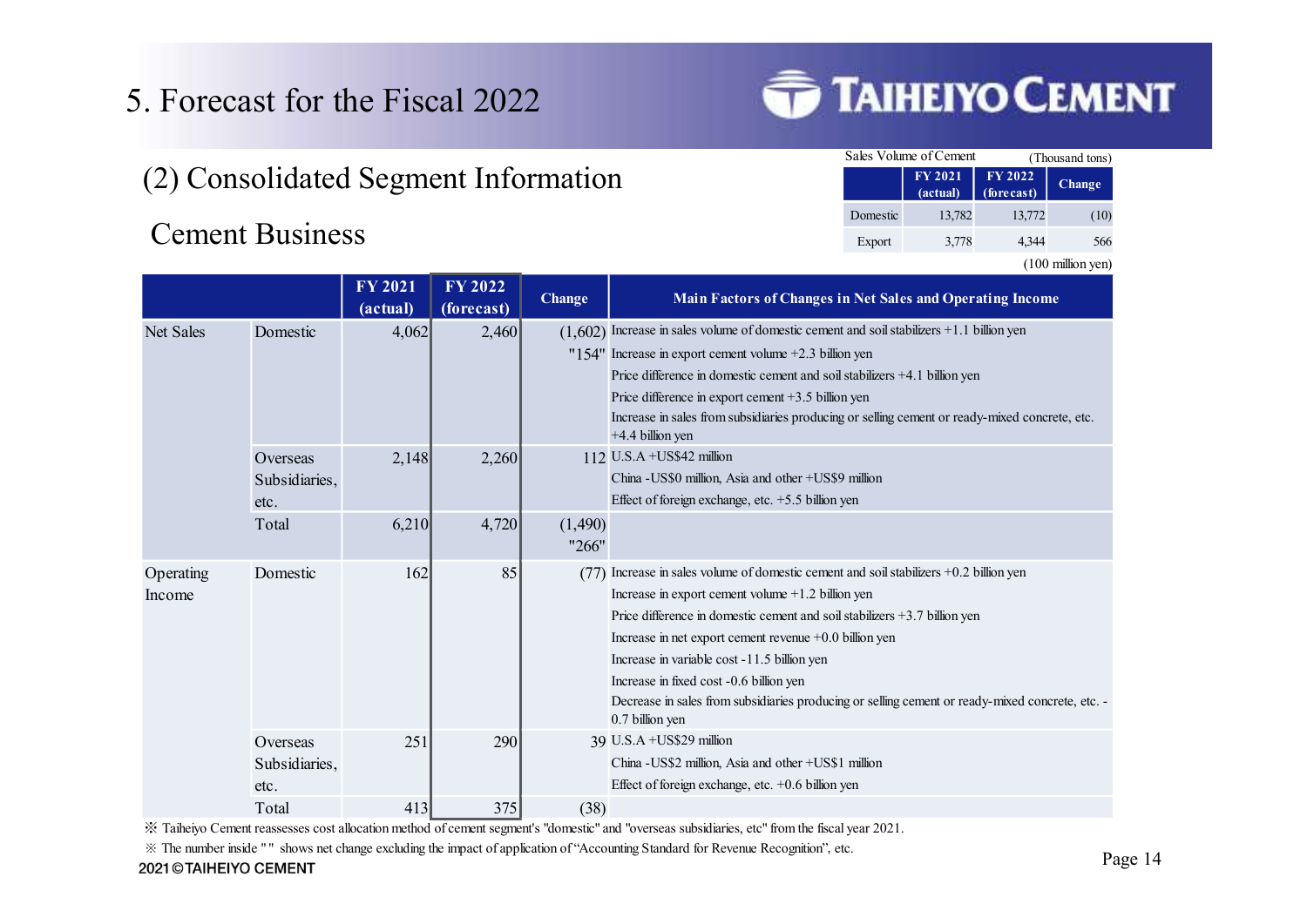# 6. Reference Information

## **TAIHEIYO CEMENT**



(2) Change in Capital Investment (100 million yen)



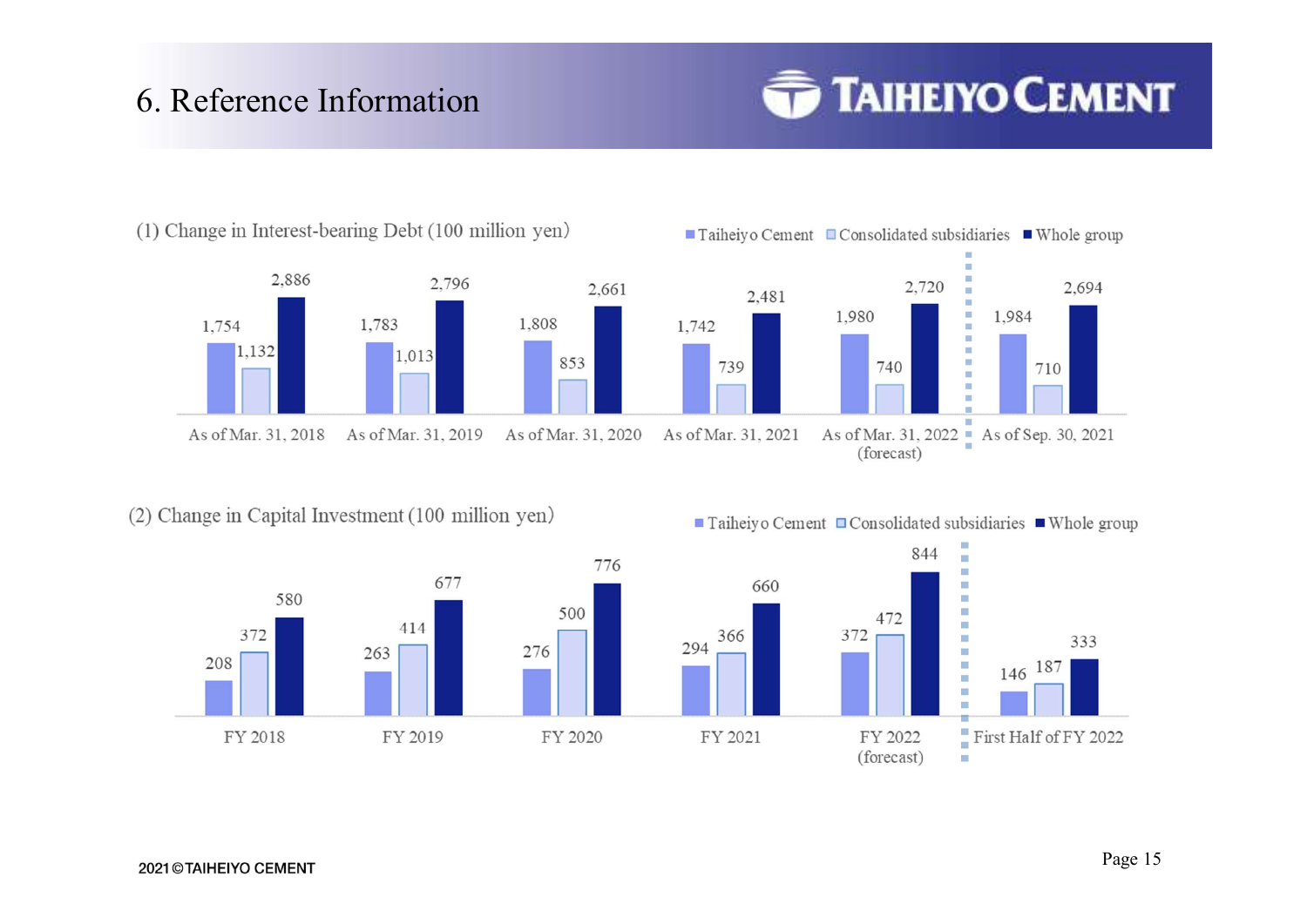# 6. Reference Information

## **TAIHEIYO CEMENT**







198

8

(4) Change in Experiment and Research Expenses (100 million yen)



 $\blacksquare$  Taiheiyo Cement  $\blacksquare$  Consolidated subsidiaries  $\blacksquare$  Whole group 56  $\frac{1}{2}$ 50 46 m **THE** m  $\mathbf{m}$ **MA** 22 m. 17 **The State** 6 5 m. FY 2022 First Half of FY 2022 i. (forecast) **COL**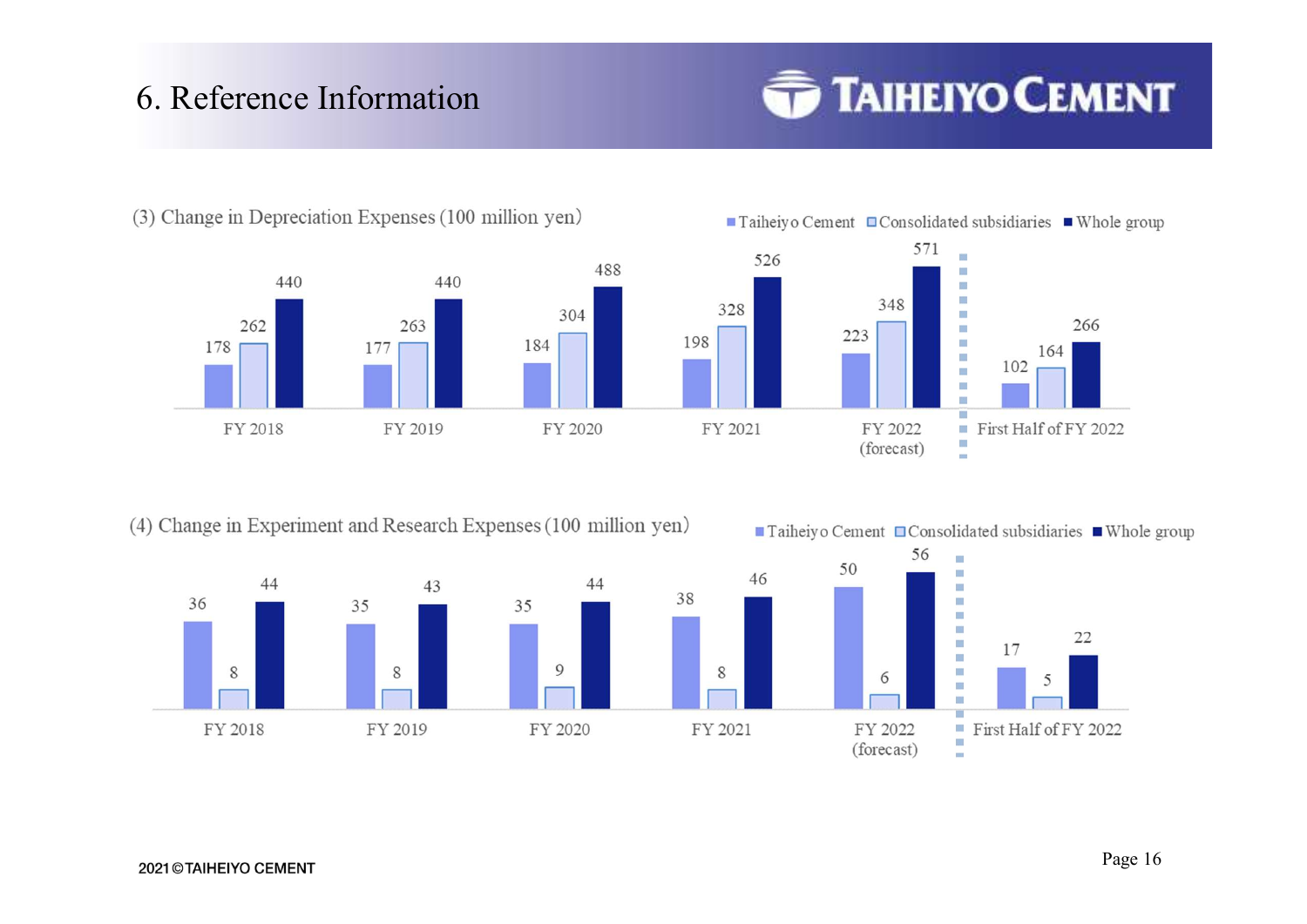# **6. Reference Information**<br>
(5) Sales Volume of Cement in Overseas Subsidiaries (10 thousand tons

## **TAIHEIYO CEMENT**



 $\blacksquare$  Asia and other

364



 $\Box$ China

 $\blacksquare$  U.S.A.

(6) Overview of Business in the U.S.A. (million US\$)  $\blacksquare$  Net sales  $\blacksquare$  Deperating income